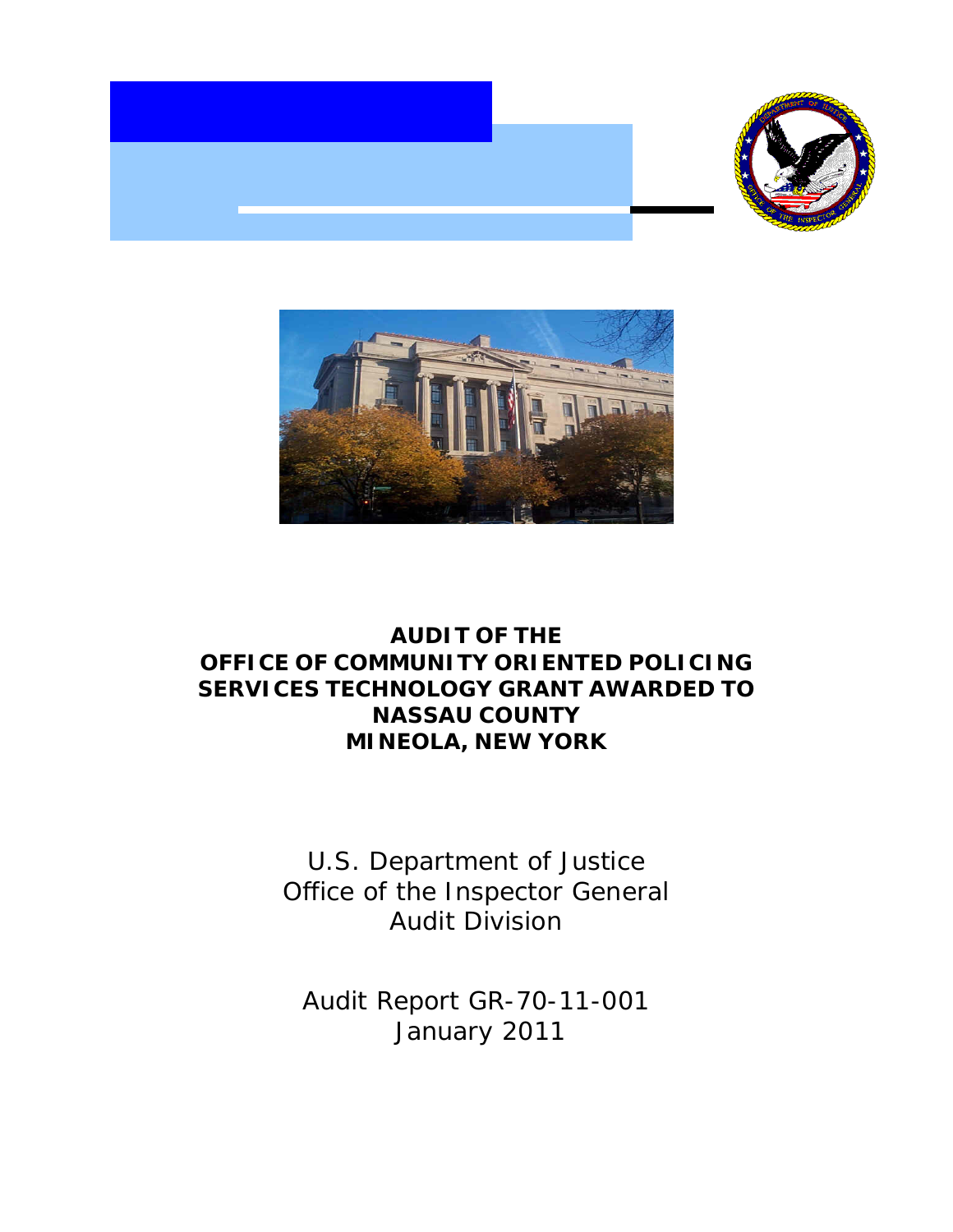### **AUDIT OF THE OFFICE OF COMMUNITY ORIENTED POLICING SERVICES TECHNOLOGY GRANT AWARDED TO NASSAU COUNTY MINEOLA, NEW YORK**

#### **EXECUTIVE SUMMARY**

The U.S. Department of Justice Office of the Inspector General, Audit Division, has completed an audit of the Interoperable Communications Technology Grant Award, number 2003-IN-WX-0013, awarded to Nassau County, New York (Nassau), by the Office of Community Oriented Policing Services (COPS) in the amount of \$6 million. The purpose of this Interoperable Communications Technology Grant was to improve communication within and among state and local law enforcement agencies in Nassau County and Suffolk County, New York.

The objective of our audit was to determine whether reimbursements claimed for costs under the grant were allowable, supported, and in accordance with applicable laws, regulations, guidelines, and the terms and conditions of the grant. We also assessed Nassau's program performance in meeting grant objectives and overall accomplishments. Nassau was awarded a total of \$6 million to implement the grant program. In addition to the grant award, Nassau was to provide \$3,652,867 of local funding as a required local match, making the total grant-funded program budget \$9,652,867.

We examined Nassau's accounting records, financial and progress reports, and operating policies and procedures and found significant issues regarding the implementation of the grant-funded program. Specifically, we found:

- Nassau County Police Department's system of internal controls related to grant administration had many deficiencies and was not adequately documented.
- We found that \$5,959,165 of the \$6 million in grant expenditures were unsupported because Nassau could not provide documentation supporting the specific charges made to the grant program, provide the value of the grant-related elements contained in the project, or adequately justify the costs in the contractor's billings.
- Nassau claimed \$9,080,645 in grant-related expenditures, including both the grant funds received and the local matching funds applied to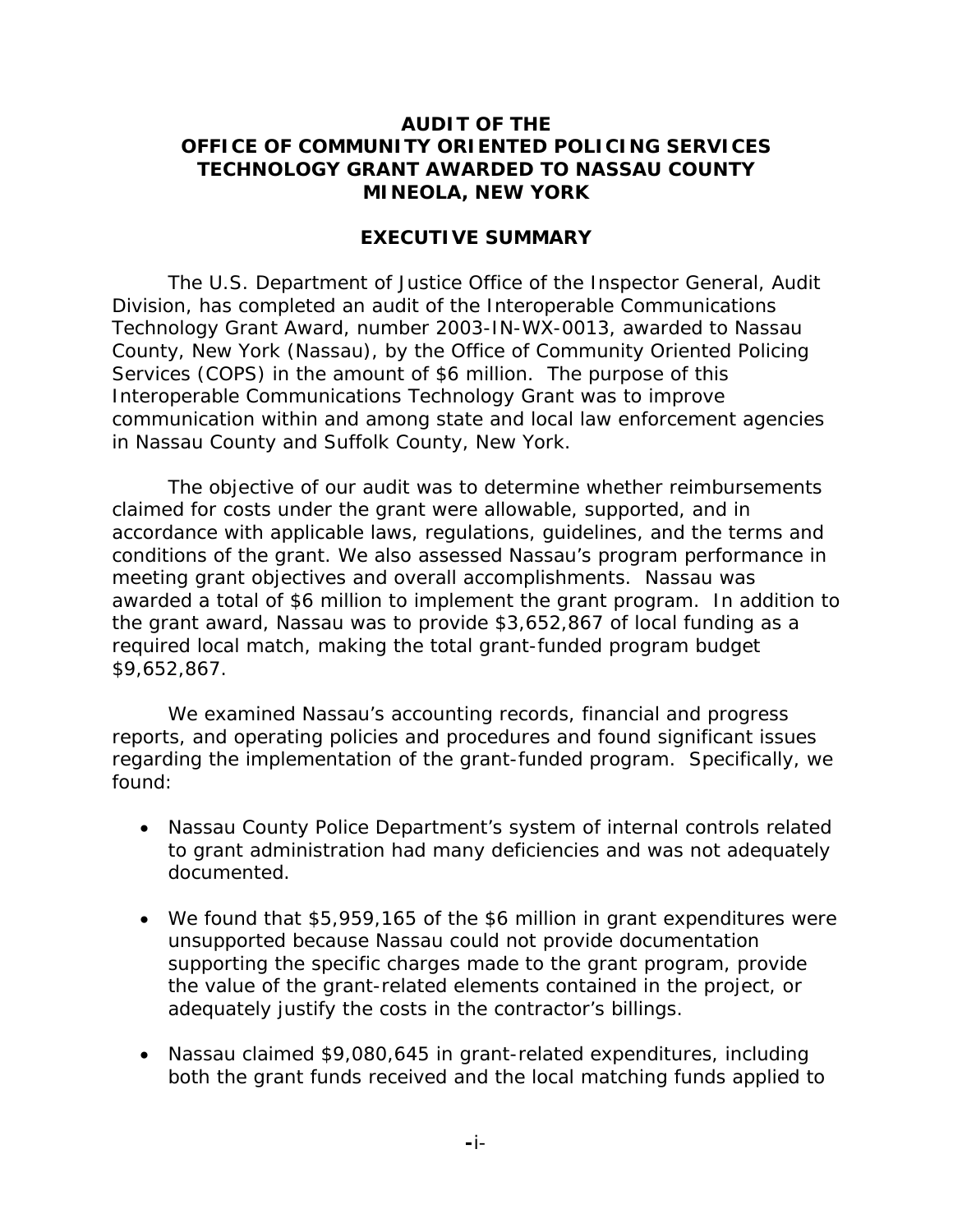the grant program. However, we found that \$9,076,609 of these expenditures were unallowable because the project paid for by Nassau was not the program outlined in the grant application or the grant budget approved by COPS.

- Nassau claimed \$1,278 in overtime expenditures that were unsupported because the documentation supporting the overtime costs was not maintained.
- Nassau prepared Financial Status Reports that overstated grantrelated expenditures identified by its contractor by  $$2,468,129.<sup>1</sup>$  We also determined the remaining \$6,608,480 reported by Nassau was based on invoices that were not sufficiently detailed.
- The progress reports and requests for grant extensions submitted by Nassau to COPS did not adequately describe for COPS how the approved grant project had changed. Specifically, Nassau did not adequately disclose that the grant project was merged with a larger radio replacement project and, as a result, Nassau was no longer able to monitor the grant project separately from that larger project either financially or programmatically.
- Nassau requested and received \$2,468,129 in grant funding for expenditures that were not related to the COPS grant-funded project.
- Nassau did not satisfy the \$3,652,867 in expenditures required for the local match. The \$3,117,444 claimed by Nassau was overstated by \$1,531,142. Additionally, we determined the remaining \$1,586,302 reported by Nassau was based on invoices that were not sufficiently detailed.
- Nassau did not specifically identify grant-funded accountable property, nor did it have a property system in place to manage this property.

These items are discussed in detail in the Findings and Recommendations section of the report. Our audit objectives, scope, and methodology are discussed in Appendix I.

 throughout the report when discussing the required periodic financial reporting. <sup>1</sup> Financial Status Reports were changed to Federal Financial Reports on October 1, 2009. For purposes of consistency in this report, as all but one of the reports submitted by Nassau occurred before that date, the term Financial Status Report (FSR) will be used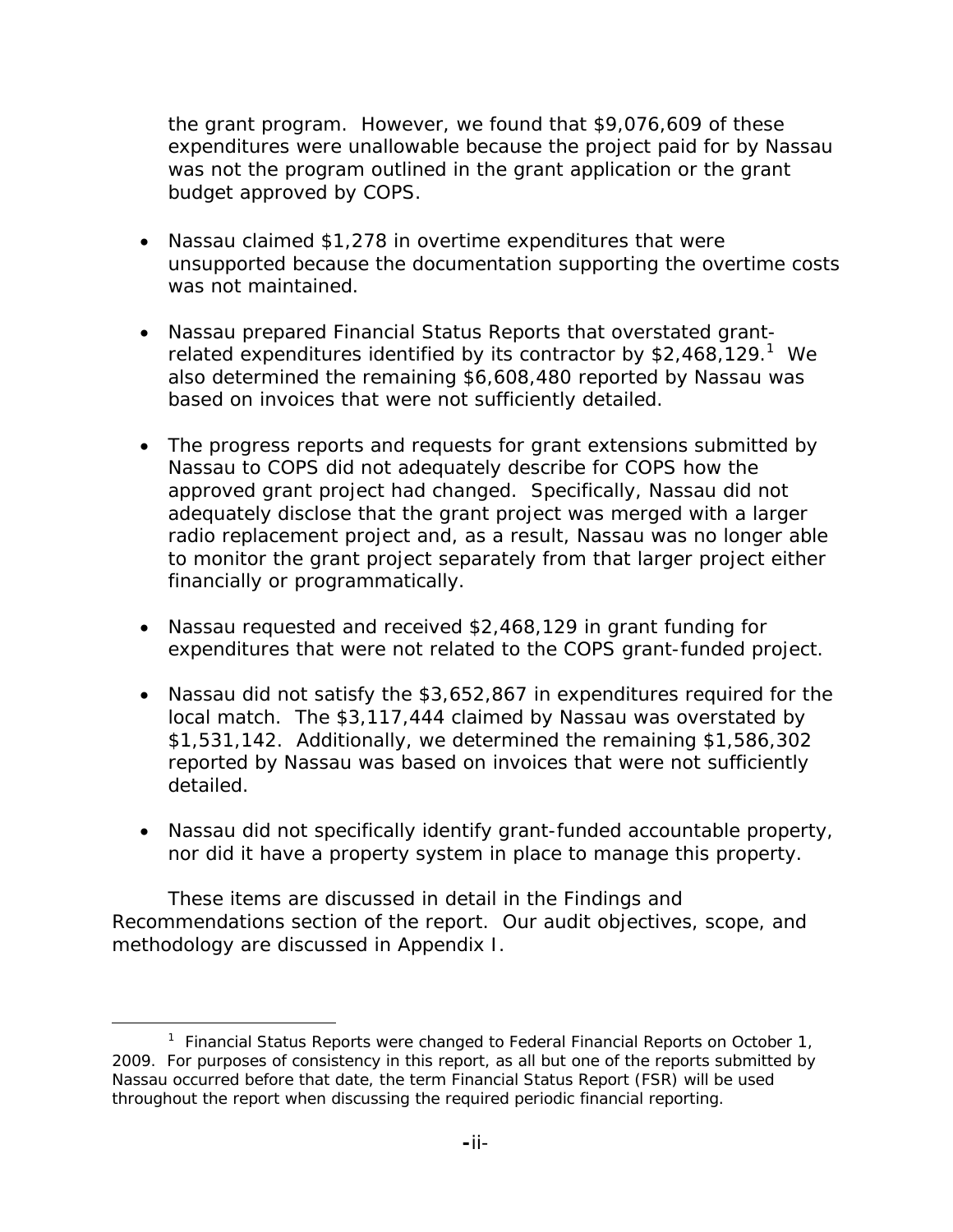We discussed the results of our audit with Nassau County officials and have included their comments in the report, as applicable. In addition, we requested a response to our draft audit report from Nassau and COPS, and their responses are appended to this report as Appendix IV and V, respectively. Our analysis of both responses, as well as a summary of the actions necessary to close the recommendations can be found in Appendix VI of this report.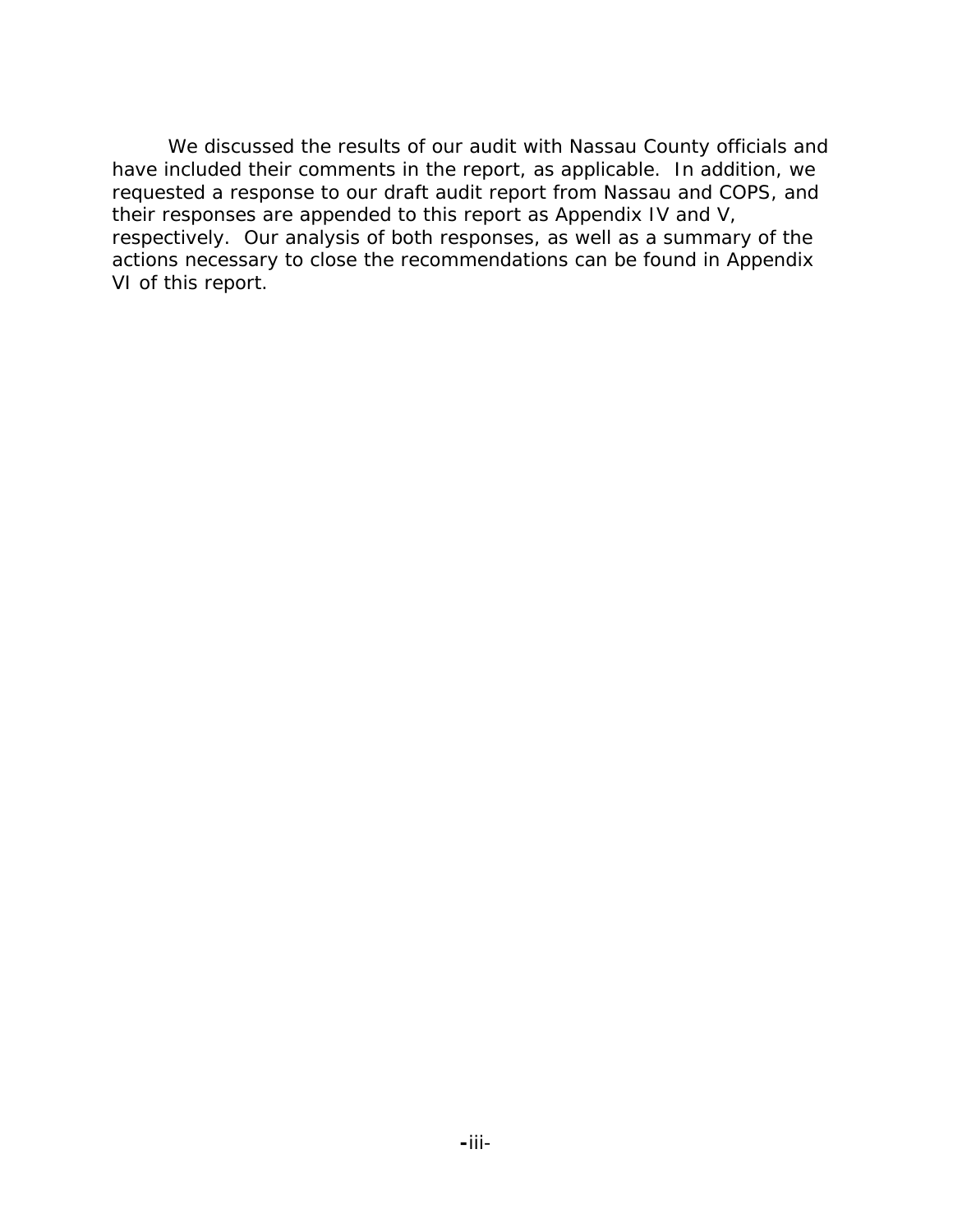| <b>PROGRAM PERFORMANCE AND ACCOMPLISHMENTS  18</b>                                                           |
|--------------------------------------------------------------------------------------------------------------|
|                                                                                                              |
|                                                                                                              |
| APPENDIX I - OBJECTIVES, SCOPE, AND METHODOLOGY  21                                                          |
| APPENDIX II - SCHEDULE OF DOLLAR-RELATED FINDINGS 22                                                         |
| APPENDIX III - TOTAL CONTRACT BILLING AND GRANT RELATED                                                      |
| APPENDIX IV - NASSSAU COUNTY'S RESPONSE TO THE DRAFT                                                         |
| <b>APPENDIX V - OFFICE OF COMMUNITY ORIENTED POLICING</b><br>SERVICES RESPONSE TO THE DRAFT AUDIT REPORT  26 |
| APPENDIX VI - OFFICE OF THE INSPECTOR GENERAL<br>ANALYSIS AND SUMMARY OF ACTIONS NECESSARY                   |

# **TABLE OF CONTENTS**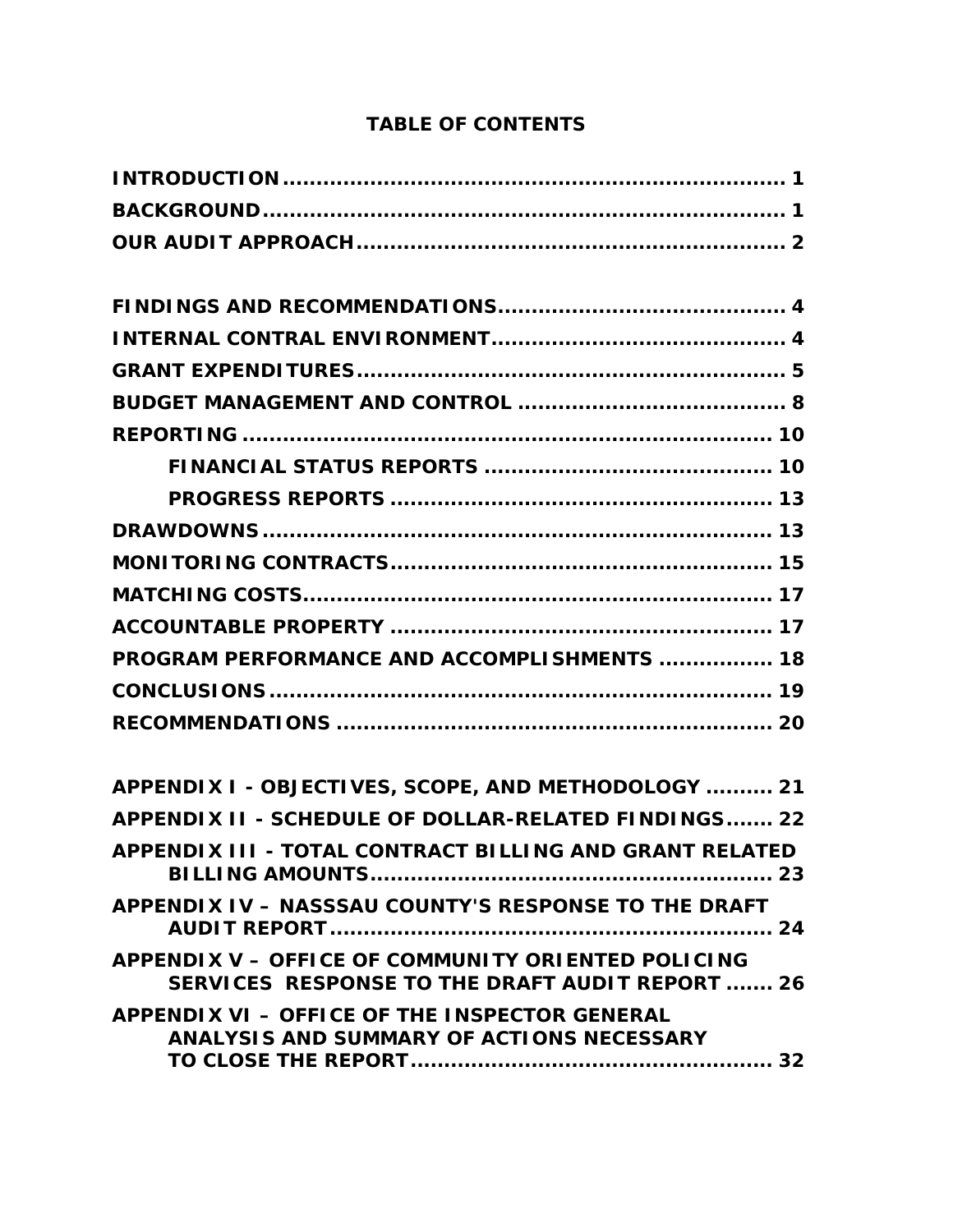# **INTRODUCTION**

The U.S. Department of Justice Office of the Inspector General, Audit Division, has completed an audit of the Interoperable Communications Technology Grant, grant number 2003-IN-WX-0013, awarded by the Office of Community Oriented Policing Services (COPS), to Nassau County, New York (Nassau) in the amount of \$6 million. An additional \$3,652,867 was to be provided by Nassau as the local match required by the grant program. The purpose of this Interoperable Communications Technology Grant was to improve communication within and among state and local law enforcement agencies in Nassau County and parts of Suffolk County, New York.

The objective of this audit was to determine whether reimbursements claimed for costs under the grant were allowable, supported, and in accordance with applicable laws, regulations, guidelines, and the terms and conditions of the grant. We also assessed Nassau's program performance in meeting grant objectives and overall accomplishments. As shown in the table below, Nassau was awarded a total of \$6 million to implement the grant program.

**INTEROPERABLE COMMUNICATIONS TECHNOLOGY GRANT AWARDED TO NASSAU COUNTY, NY** 

| <b>GRANT AWARD</b> | <b>AWARD</b><br><b>START DATE</b> | <b>AWARD</b><br><b>END DATE</b> | <b>AWARD AMOUNT</b> |
|--------------------|-----------------------------------|---------------------------------|---------------------|
| 2003-IN-WX-0013    | 09/01/2003                        | 12/31/2009                      | \$6,000,000         |

Source: Office of Community Oriented Policing Services

# **Background**

In FY 2003, COPS was appropriated approximately \$67 million for the Interoperable Communications Technology Grant Program; a competitive grant program for state and local jurisdictions to improve communications within and among law enforcement agencies. The rules established for the grant program included a \$6 million limit on federal participation for individual grants and required grantees to provide a local match of at least 25 percent of the total value of the grant-related project.

Nassau was 1 of the 74 Metropolitan Statistical Areas that COPS preselected or invited to compete for grant funding. COPS asked that those seeking funding submit comprehensive proposals to include a clear and demonstrated plan for improving interoperability. From those that were invited, 58 agencies, including Nassau, submitted proposals.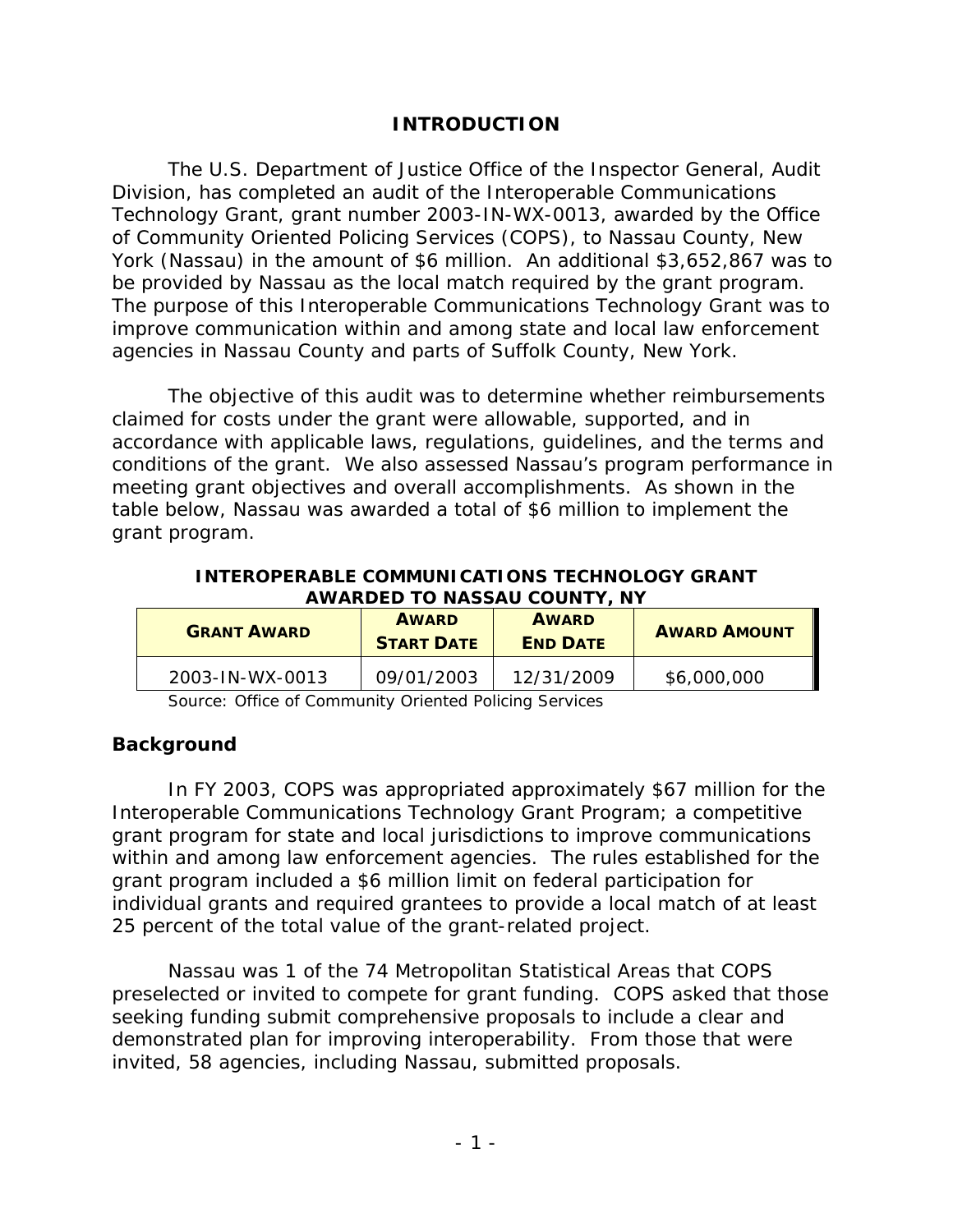In collaboration with the Department of Homeland Security, Emergency Preparedness and Response Directorate, which administered a similar program for a different pool of applicants, COPS established a peer review panel to identify the strongest proposals to be funded. The peer review panel assembled members of the public safety community, the National Institute for Standards and Technology, the Wireless Public Safety Interoperable Communications Program, and the National Institute of Justice Advanced Generation of Interoperability for Law Enforcement Program. In September 2003, COPS announced that Nassau and 13 other agencies were selected to receive grants.

 work accomplished through a single contract. At the time Nassau submitted its application for the Interoperable Communications Technology Grant, Nassau had been planning to replace its existing land based mobile radio system. However, according to Nassau's application, the plans for the new radio system had only "limited regard" to interoperability at that time. Although Nassau stated in its application that grant funding would "leverage" the replacement of the radio system to provide interoperability, the application did not indicate that the radio replacement and interoperable projects were to be combined and the related

As detailed in this report, we determined that merging the radio replacement and interoperable projects was the root cause for many of the problems we identified regarding the verification of the grant-related expenditures claimed by Nassau.

# **Our Audit Approach**

we audit against are contained in the Code of Federal Regulations: We tested compliance with what we consider to be the most important conditions of the grant. Unless otherwise stated in our report, the criteria 28 CFR § 66, Uniform Administrative Requirements for Grants and Cooperative Agreements to State and Local Governments.

In conducting our audit, we performed testing of Nassau's:

- **Internal control environment** to determine whether the financial accounting system and related internal controls were adequate to safeguard grant funds and ensure compliance with the terms and conditions of the grant.
- **Grant expenditures** to determine whether the costs charged to the grant were allowable, supported, and properly allocated.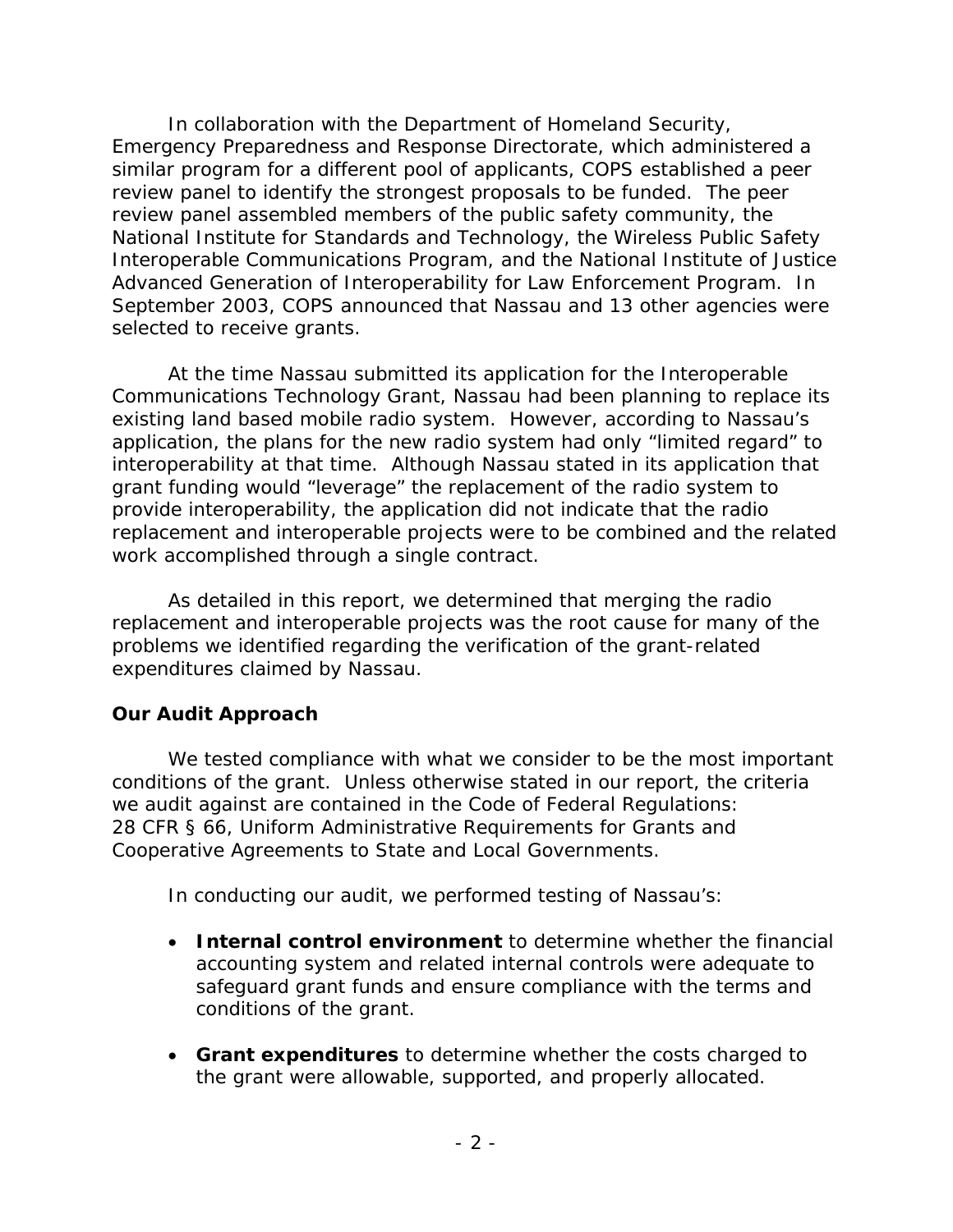- **Budget management and control** to determine the overall acceptability of budgeted costs by identifying any budget deviations between the amounts authorized in the budget and the actual costs incurred for each budget category.
- **Reporting** to determine if the required periodic Financial Status Reports and Progress Reports were submitted on time and accurately reflected grant activity.
- **Drawdowns** (requests for grant funding) to determine if Nassau adequately supported its requests for funding and managed its grant receipts in accordance with federal requirements.
- **Monitoring contracts** to determine if Nassau provided adequate contract oversight and enforced compliance with the terms and conditions of the contract related to the COPS grant.
- **Matching costs** to determine if Nassau provided matching funds that supported the project and were in addition to funds that otherwise would have been available for the project.
- **Accountable property** to determine whether Nassau had effective procedures for managing and safeguarding assets acquired with grant funding.
- **Program performance and accomplishments** to determine whether Nassau achieved the grant's objectives and to assess performance and grant accomplishments.

These items are discussed in detail in the Findings and Recommendations section of the report. Our audit objectives, scope, and methodology are discussed in Appendix I.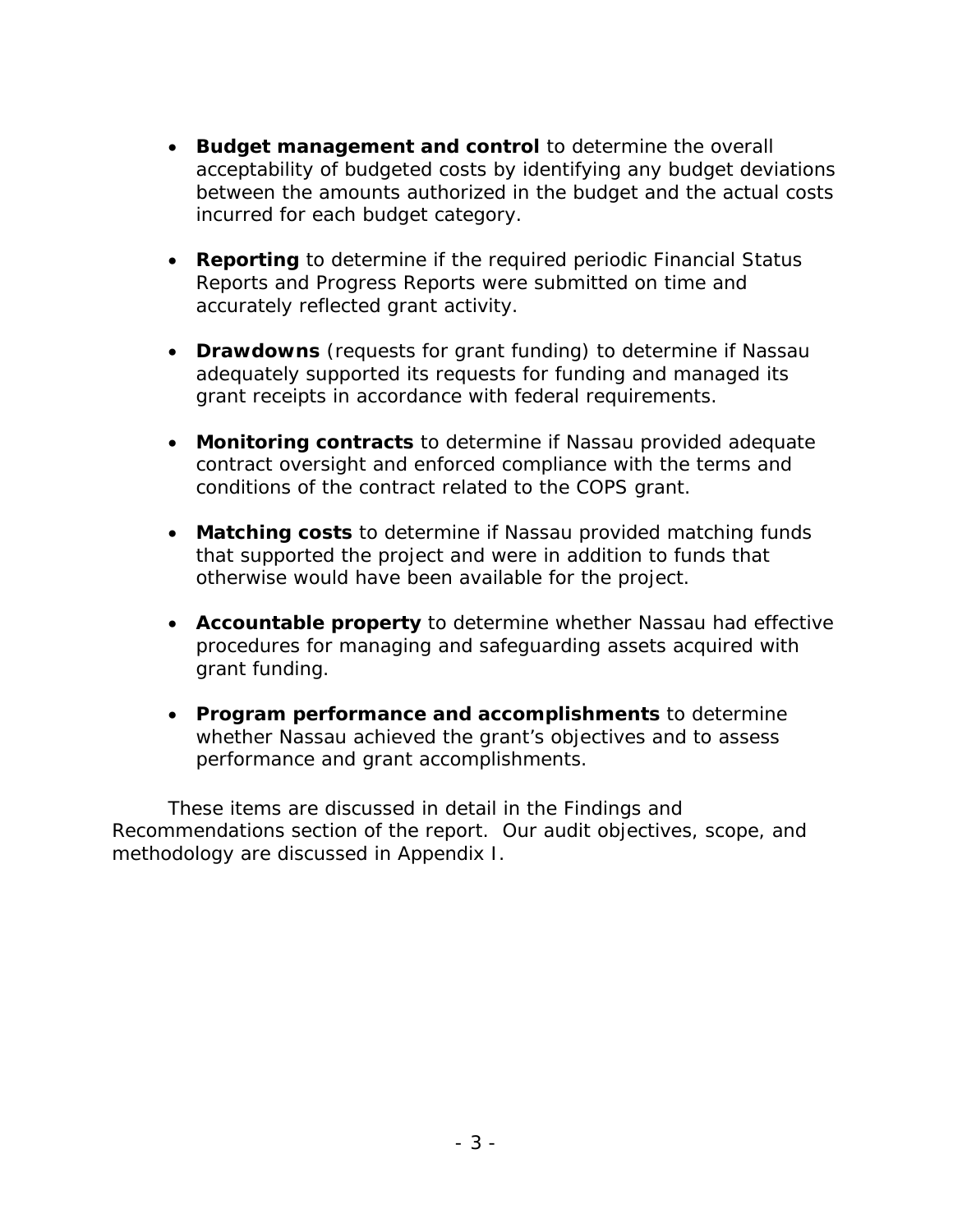# **FINDINGS AND RECOMMENDATIONS**

## **COMPLIANCE WITH ESSENTIAL GRANT REQUIREMENTS**

We found that Nassau County requested and received \$5,963,201 in grant funds for claimed contract-related expenditures that were unallowable and unsupported. We also found Nassau claimed another \$3,117,444 in contract-related expenditures as the local match that were unallowable and unsupported. We further determined that Nassau significantly revised the scope of the project without receiving prior approval from COPS. In addition, we identified numerous internal control deficiencies related to the administration of this grant that contributed to our audit findings.

#### **Internal Control Environment**

Our audit included a review of Nassau's accounting and financial management system and Single Audit Reports to assess the risk of noncompliance with laws, regulations, guidelines, and the terms and conditions of the grant. $2$  We also interviewed management staff from the organization, observed accounting activities, and performed transaction testing of expenditures and accountable property to further assess risk.

From our audit, we identified significant problems in the Nassau Police Department's internal control environment related to the administration of this grant. Specifically, we found that Nassau had no written policy and procedure manuals for any of the grant administration functions we reviewed, and the Police Department's Information Technology Unit and Communications Bureau (ITU/CB) were not aware of or not focused on the administrative requirements of the grant.

Another significant internal control deficiency was the failure to coordinate the activities of the ITU/CB, responsible for contract oversight, and the Personnel and Accounting Bureau (PAB) responsible for preparing Financial Status Reports and making grant funding requests.<sup>3</sup> Specifically,

 $2$  As the agency tasked with grant administration, our internal control environment review focused on the Nassau County Police Department.

throughout the report when discussing the required periodic financial reporting.<br>- 4 -<sup>3</sup> Financial Status Reports were changed to Federal Financial Reports on October 1, 2009. For purposes of consistency in this report, as all but one of the reports submitted by Nassau occurred before that date, the term Financial Status Report (FSR) will be used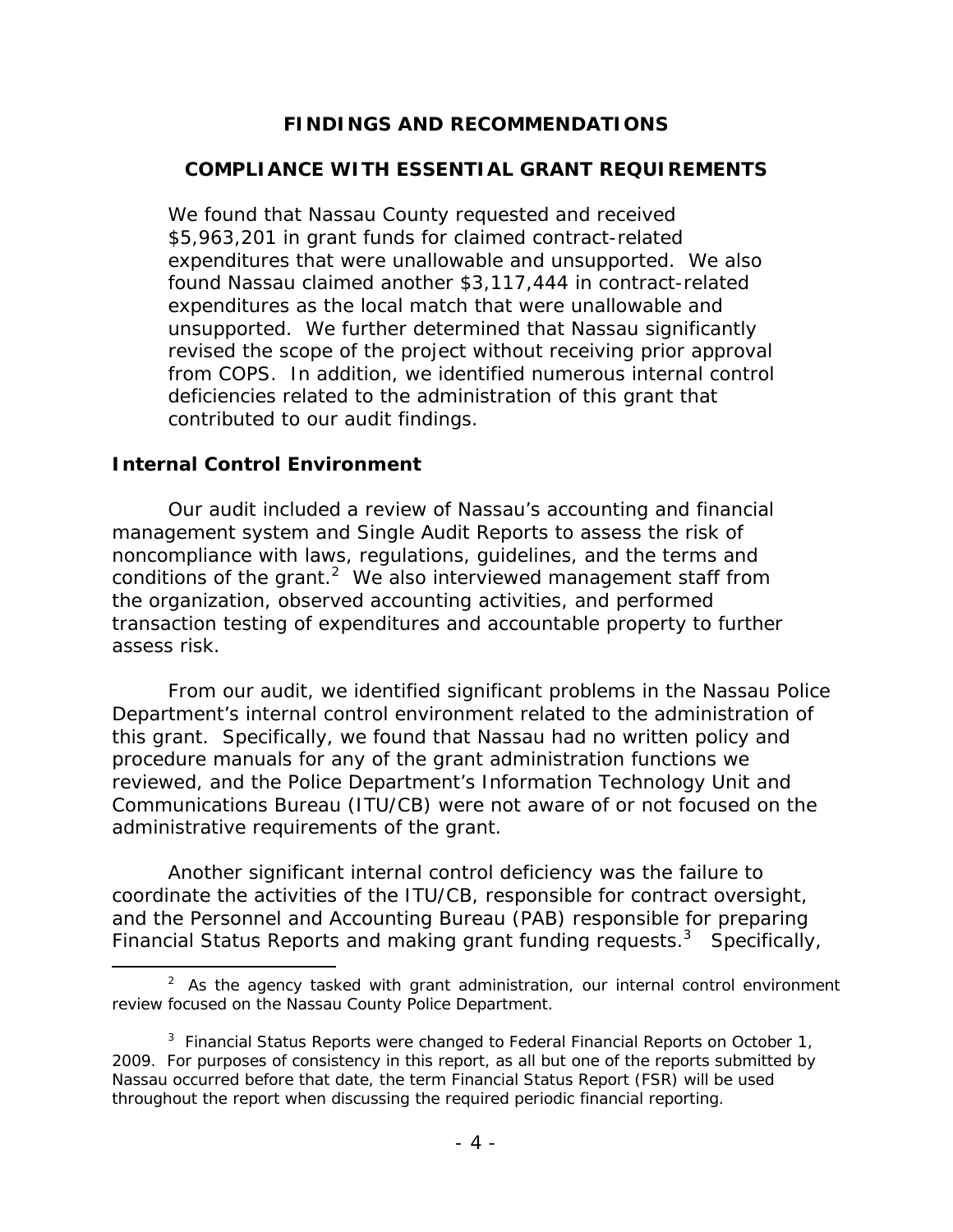ITU/CB approved contractor invoices for payment without ensuring the contractor met the terms and conditions of the contract, including providing sufficient detail to identify portions of the project that were paid for with grant funding.

We determined that the PAB prepared quarterly grant-required Financial Status Reports (FSRs) and made grant funding requests without adequate documentation, relying instead on what it was told by other police department administrators. As a result, Nassau had no documented basis for requesting \$2,468,129 of its final grant funded drawdown.

 County – the two principal funding sources for the project. As a result, all Poor coordination between ITU/CB and the Nassau Department of Public Works (DPW), responsible for accounting and managing cash flow for the contract, also caused grant administration problems. We determined that grant-related expenditures reported to COPS on FSRs by PAB were never recorded in Nassau's accounting system during the life of the grant. This occurred because DPW was not instructed by ITU/CB when to pay contract invoice billings using COPS grant funding or bonds issued by Nassau contract invoice billings were paid only using county bonds, although grant funds were drawn down. According to County officials, Nassau still had the \$5,963,201 of grant funds on hand at the time of our fieldwork. Additionally, Nassau appears to have incurred potentially unnecessary borrowing costs because it paid for claimed grant-related expenditures only using County bond funds.

In our judgment, the absence of an adequate and effectively functioning internal control environment places grant funds at risk and undermines the ability of the grant recipient to ensure that federal funds are being adequately safeguarded and spent accurately and properly in accordance with the grant objectives.

# **Grant Expenditures**

We reviewed grant expenditures to determine if costs charged to the award were allowable, supported, and properly allocated in compliance with grant requirements. We obtained and reviewed all of the invoices and available supporting documentation for all expenditures charged to the grant. Additionally, we reviewed cumulative expenditures that were reported by Nassau on quarterly FSRs and that were also the basis for Nassau's periodic requests for grant funding.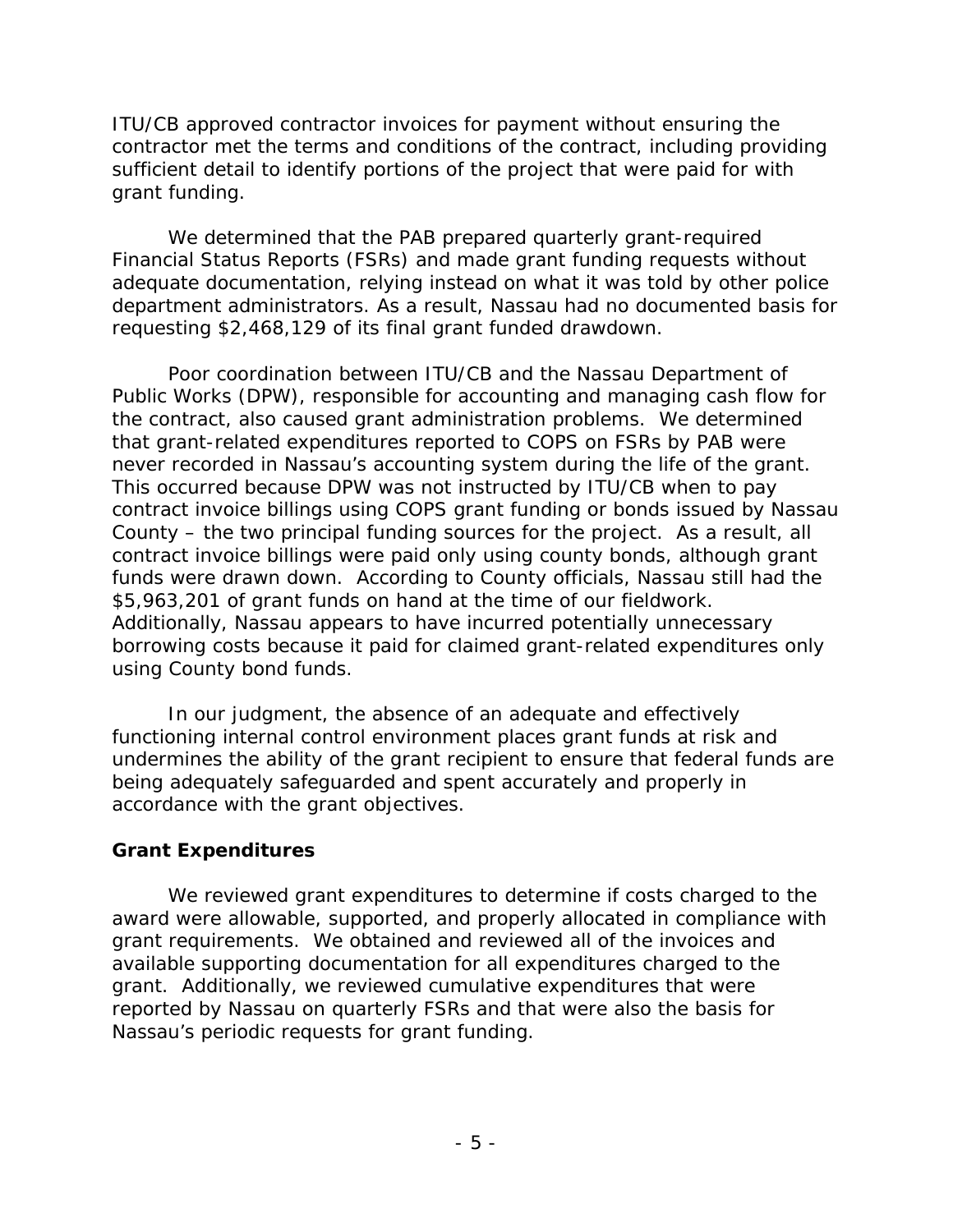From our evaluation of the FSRs, requests for grant funding, and inspection of contract invoice billings, we determined that not all of the expenditures claimed by Nassau as being related to the COPS grant project were adequately supported. Specifically, we question \$9,076,609 in contractor costs and \$1,278 in overtime costs as unsupported.

Regarding the contractor costs, we found that Nassau could not provide supporting documentation for the specific costs charged to the grant. To overcome the lack of supporting documentation for contractor costs, we asked Nassau to identify an alternate method for justifying the amounts claimed in the FSRs as being grant related. In response to our request, Nassau reviewed all of the costs associated with the radio replacement contract, with the assistance of its contractor, and provided an allocation methodology that identified \$14,080,139 in costs related to the COPS project that were potentially allowable expenditure charges. The following table summarizes the costs Nassau and its contractor identified as being related to the COPS grant.

| <b>Cost Category</b>       | Specific/Allocable | <b>General</b> | <b>Total</b>                          |
|----------------------------|--------------------|----------------|---------------------------------------|
| Equipment located at 33    |                    |                |                                       |
| sites in Nassau and        |                    |                |                                       |
| <b>Suffolk Counties</b>    | \$3,427,356        | \$1,849,145    | 5,276,501<br>\$                       |
| <b>Engineering costs</b>   |                    | 4,305,968      | 4,305,968                             |
| Portable and mobile radios |                    | 3,830,714      | 3,830,714                             |
| Miscellaneous costs        |                    | 666,956        | 666,956                               |
| <b>Total</b>               |                    |                | \$3,427,356 \$10,652,783 \$14,080,139 |

 **Summary of Costs Related to COPS Grant Identified by Nassau and its Contractor** 

Source: Nassau County

Although this alternative methodology identified more grant related costs than the combined federal and local match amounts, we found that the documentation and allocation methods did not justify the \$9,076,609 claimed and reimbursed for contractor expenditures because: (1) the methodology used list prices instead of actual prices for the \$14,080,139 allocated to the grant award, and (2) \$10,652,783 in allocated expenditures were based on a "general" methodology that was unreasonable.

From our data analysis, we determined that this alternative methodology used data from the contractor's ordering system that detailed equipment and services initially requisitioned but not necessarily delivered to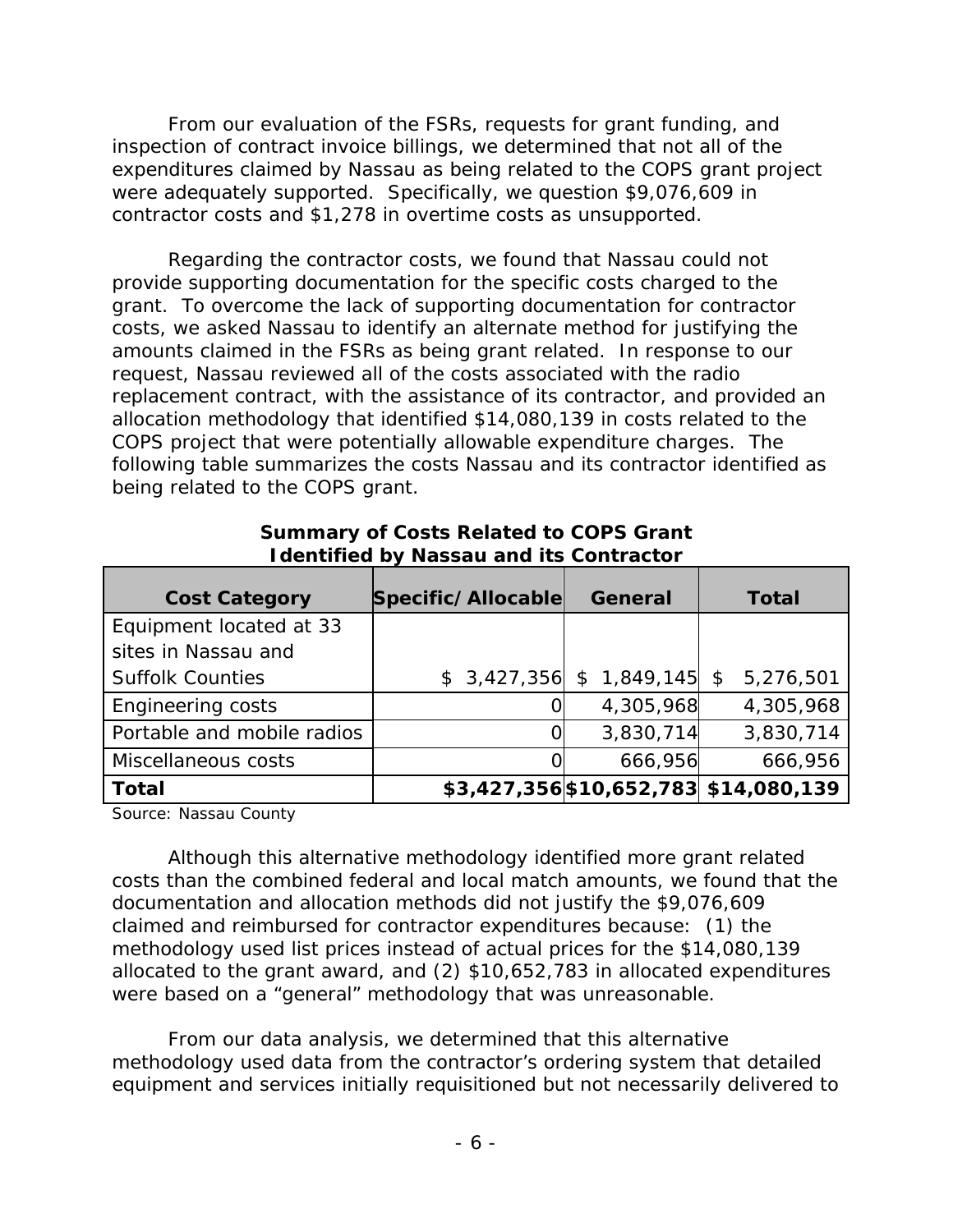Nassau. Contractor officials also told us that most of the equipment allocated to the grant-funded project was likely overstated because the values were calculated using list prices before generally available discounts were applied.

While we do not agree with using list prices, we determined that some of the methods Nassau used for identifying equipment and allocating the related costs to the grant were reasonable. Specifically, Nassau identified groups of equipment that were used entirely or partially for interoperable purposes. For the group of equipment used entirely for interoperable purposes, 100 percent of these costs were allocated to the grant. Additionally, for groups of equipment used only partially for interoperable purposes, these cost allocations were based on the ratio of interoperable radio channels to total radio channels used by the equipment. In total, Nassau identified \$3,427,356 in grant-related costs using these allocation methods that we consider reasonable.

For the remaining \$10,652,783 in costs identified by Nassau as grantrelated, Nassau used a "general" allocation methodology that was based on the ratio of the cost estimate of the grant program to the cost estimate of the entire radio replacement project. We do not believe this allocation method is reasonable because it relies on costs originally estimated for the grant project to identify the actual costs of a project that was substantially redefined in its scope and approach.

In addition to our concerns regarding the use of the general allocation methodology, we determined that some of the costs included in the general allocation are not actual costs or may not be verifiable at the contract level. We also have concerns that applying the general allocation rate to all of the portable and mobile radios purchased through the radio replacement contract overstates the actual number of radios used for interoperable purposes.

Based on our review of claimed contractor costs, we determined that Nassau could not adequately support claimed contractor expenditure payments totaling \$9,076,609. The reasons underlying these unsupported expenditures are directly related to the internal control deficiencies we previously discussed, including a failure by Nassau to hold the contractor in strict compliance with the terms and conditions of the contract. In our view, when contractors are not held accountable and expenditures are paid without evidence of adequate and sufficient supporting documentation, the risk of misspending is greatly increased and the likelihood of success for the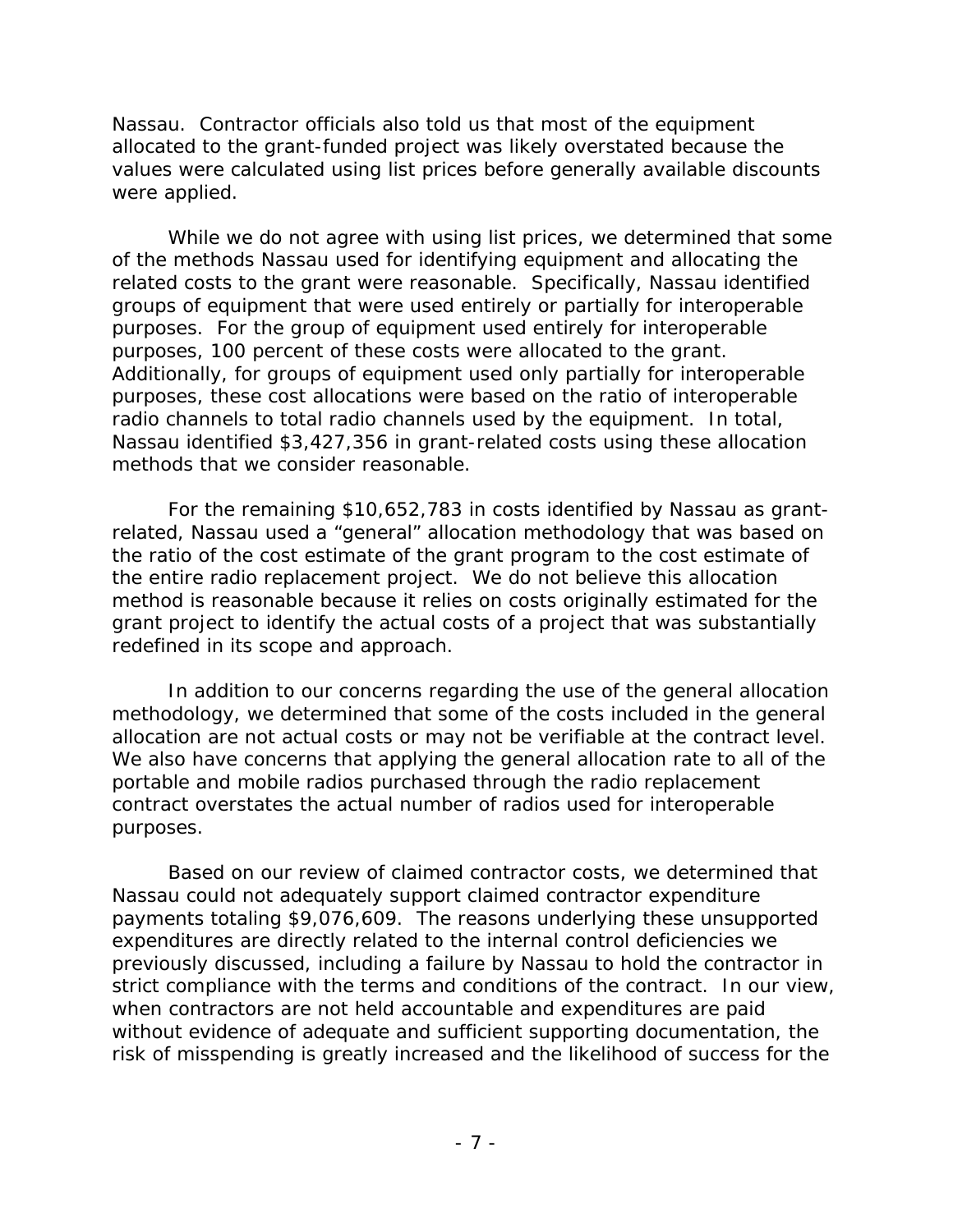overall project is potentially compromised. We further discuss this issue in the Reporting section of this report under Financial Status Reports.

In addition to the unsupported contractor expenditures, Nassau charged the grant for \$2,207 in overtime expenditures that paid for 3 employees to work 8 days of overtime. We asked Nassau to provide copies of the time cards for each employee as support for the overtime expenses. Nassau provided time cards for only one of these employees who worked 5 days of overtime. Nassau could not provide time cards for the remaining 2 employees and \$1,278 in claimed overtime expenditures.

# **Budget Management and Control**

According to the Code of Federal Regulations: 28 C.F.R. § 66.30(d), grantees must obtain the prior approval of the awarding agency whenever there is any revision of the scope or objectives of the project, regardless of whether there is an associated budget revision.

\$9,587,167, was dedicated for payments to the project contractor. In 2003, COPS approved Nassau's interoperability project budget totaling \$9,652,867, including \$6 million in federal funds and \$3,652,867 in local matching funds. More than 99 percent of the approved budget, or

As part of the grant approval process, COPS requested a more detailed breakout of the contractor costs included in the budget. In response, Nassau provided the following information.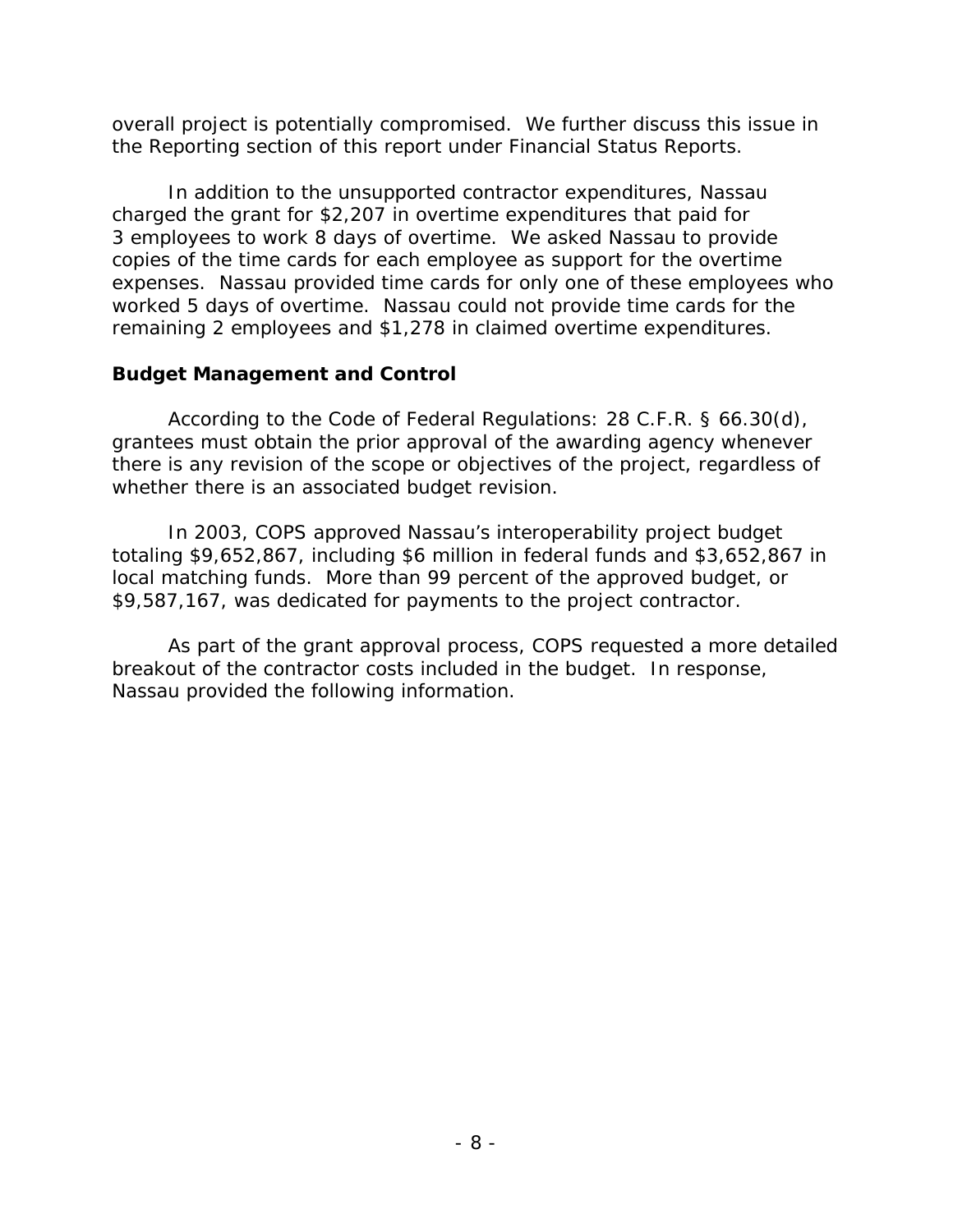| <b>Contract Category Cost Elements</b>          | Cost        |
|-------------------------------------------------|-------------|
| <b>Conventional Single Station Site 450MHz</b>  | \$522,000   |
| Conventional Single Station Site 500MHz         | 104,808     |
| GPS Simulcast (6 Site)                          | 3,612,023   |
| Console                                         | 241,580     |
| <b>Communication Switch</b>                     | 1,070,407   |
| System Manager                                  | 78,630      |
| <b>Equipment Subtotal</b>                       | \$5,629,448 |
| Site Engineering and Design - based on 10       |             |
| percent of equipment subtotal                   | \$562,945   |
| Program Management (PM) - based on 8 percent    |             |
| of equipment subtotal                           | 450,356     |
| Installation, Testing, Optimization, and        |             |
| Acceptance - based on 15 percent of equipment   |             |
| subtotal                                        | 844,417     |
| <b>Labor Subtotal</b>                           | \$1,857,718 |
| Microwave (includes engineering, design, PM,    |             |
| installation, testing and acceptance)           | \$1,200,000 |
| Site Preparation (includes engineering, design, |             |
| PM, installation, testing and acceptance)       | 900,000     |
| Grand Total <sup>4</sup>                        | \$9,587,166 |

**Budgeted Contractor Costs for Grant 2003-IN-WX-0013** 

Source: Office of Community Oriented Policing Services

Because Nassau merged the interoperability and larger radio replacement projects in a single contract, a simple comparison of the budget approved by COPS and a specific interoperable project contract was not possible.

We attempted to compare the estimated costs in the approved budget to the actual costs Nassau identified within the radio replacement contract. However, both Nassau and contractor officials told us that it was not possible to crosswalk the cost elements in the detailed budget with what has been

<sup>&</sup>lt;sup>4</sup> This table was submitted with the Nassau County grant award application. The budgeted contractor costs totaled \$9,587,167.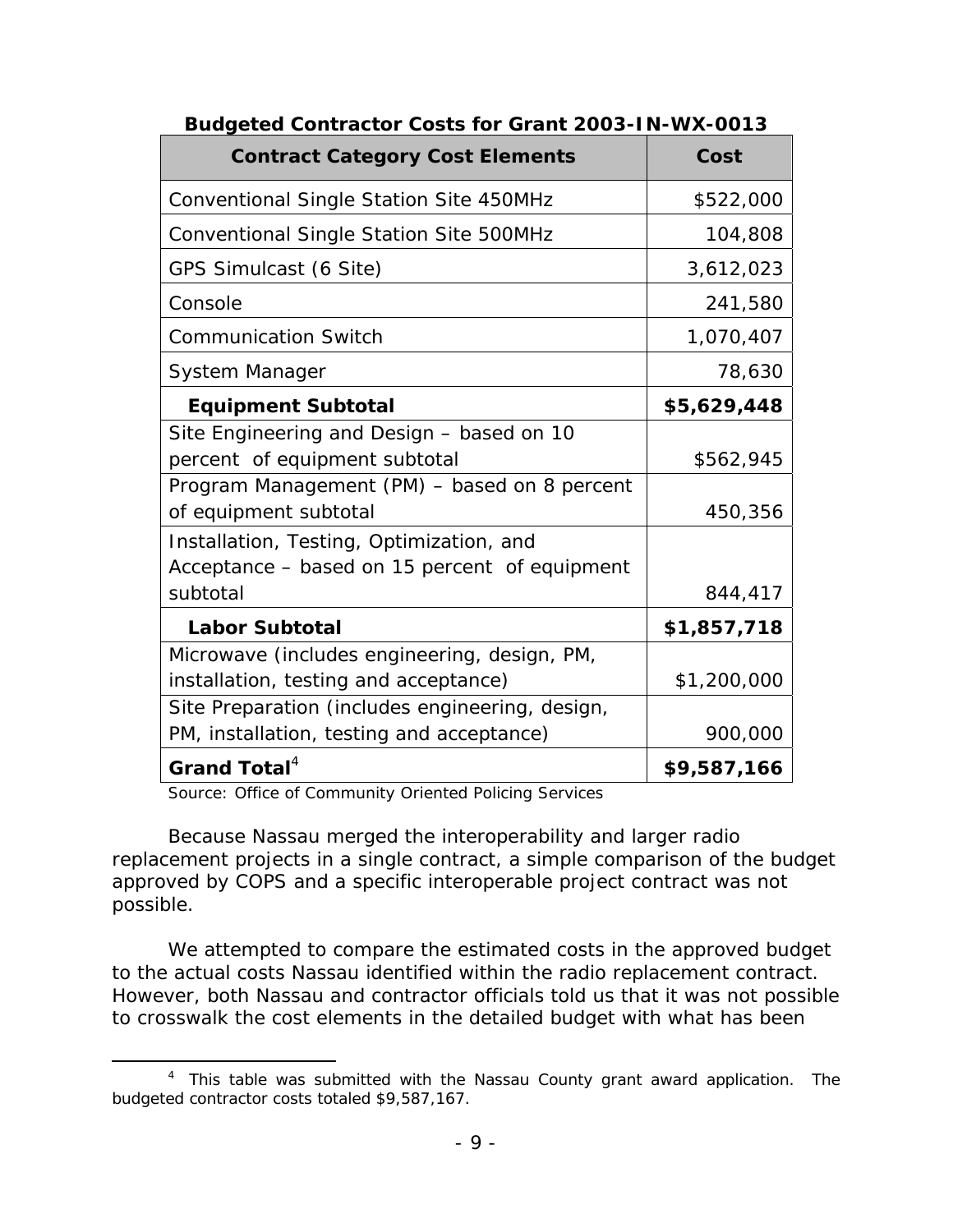accomplished to date because the approach to the interoperable elements of the new radio system are significantly different from what was initially proposed.

To understand changes to the grant project, we reviewed grant records and discussed the issue with Nassau and COPS officials. From our review we determined that Nassau never requested in writing, and COPS never formally approved, any changes to the original interoperability project budget.

Nassau officials told us that in addition to the documented correspondence we reviewed, they had detailed discussions with COPS concerning the progress of the interoperability project and believed COPS was aware of the changes to the project. However, COPS officials told us that they were not aware that the grant budget was changed and that they never approved any changes to the budget.

 In determining that Nassau had significantly revised the project scope to the point that the change required prior approval from COPS, and that Nassau did not receive this approval, we found that the total amount of claimed contract payments, or \$9,076,609, was unallowable.

In addition to making changes without prior approval from COPS that we consider unallowable, we are also concerned that the grant program's competitive award process was compromised because Nassau did not follow through on the project as described in its grant budget which was the basis for its selection.

# **Reporting**

# *Financial Status Reports*

Financial Status Reports (FSR) summarize federal monies spent, unliquidated obligations incurred, and unobligated balance of federal funds for each calendar quarter. We reviewed the 25 FSRs Nassau submitted between 2003 and 2010. Due to the extensive delays in completing the radio replacement project which we will describe later in this report, only 9 of the 25 FSRs reported financial activity.

We reviewed all of the FSRs submitted for timeliness and found that 4 of the 25 reports were submitted late – reports are due within 45 days following the end of each quarter. On average, these 4 reports were late by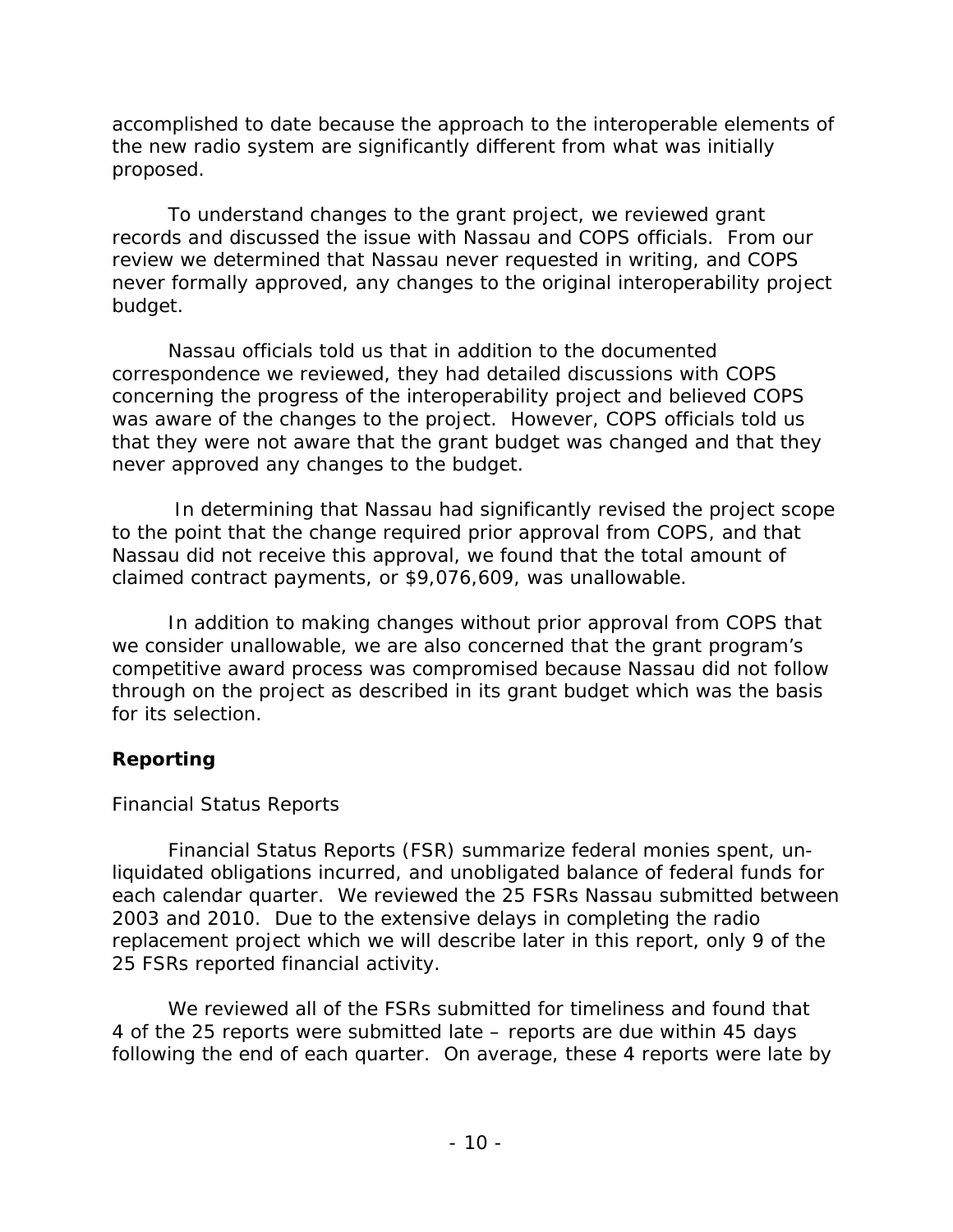10 days. We do not believe these late reports had any negative effect on COPS's ability to monitor this grant.

We also reviewed the FSRs for accuracy by attempting to compare the amounts reported in the FSRs with data from Nassau's financial system. However, this was not possible because the expenditures claimed during the grant period were miscoded in Nassau's financial system and, as a result, the system never tracked expenditures as being grant-related during the life of the grant. We previously addressed this deficiency in the Internal Control Environment section in this report.

Because Nassau's financial system did not track grant-related expenditures, we sought to support the amounts reported in the FSRs using source documentation of the underlying expenditures. As shown in the table below, Nassau claimed a total of \$9,080,645 in expenditures. The contractor budget category totaled 99.95 percent of claimed grant award expenditures, while the travel and overtime categories totaled less than one percent of the remaining claimed expenditures.

Nassau reported \$1,829 in travel costs and \$2,207 in overtime costs in six FSRs. We reviewed supporting documentation for travel and overtime costs and determined that Nassau supported the \$1,829 in travel expenditures, but failed to support \$1,278 in overtime with employee time cards.

|               | Federal         |                     |                    |                     |              |                     |                |
|---------------|-----------------|---------------------|--------------------|---------------------|--------------|---------------------|----------------|
|               | <b>Share of</b> |                     | <b>Local Share</b> |                     | <b>Total</b> |                     |                |
| <b>Budget</b> | <b>Claimed</b>  |                     |                    | of Claimed          | Claimed      |                     | <b>Percent</b> |
| Category      |                 | <b>Expenditures</b> |                    | <b>Expenditures</b> |              | <b>Expenditures</b> | of Total       |
| Travel        | \$              | 1,829               | \$                 |                     | \$           | 1,829               | .0201          |
| Overtime      |                 | 2,207               |                    |                     |              | 2,207               | .0243          |
| Contractor    |                 | 5,959,165           |                    | 3, 117, 444         |              | 9,076,609           | 99.9556        |
| <b>Total</b>  |                 | \$5,963,201         |                    | \$3,117,444         |              | \$9,080,645         | 100            |

**Reported Financial Activity for Grant 2003-IN-WX-0013** 

Source: OIG analysis of Nassau data

We discussed the structure and terms of the radio replacement contract with Nassau and contractor officials and determined that individual contract billings did not represent specific collections of equipment or services provided by the contractor. Rather, the amount and timing of the individual billings were negotiated between Nassau and the contractor and scheduled to follow the progress of the project.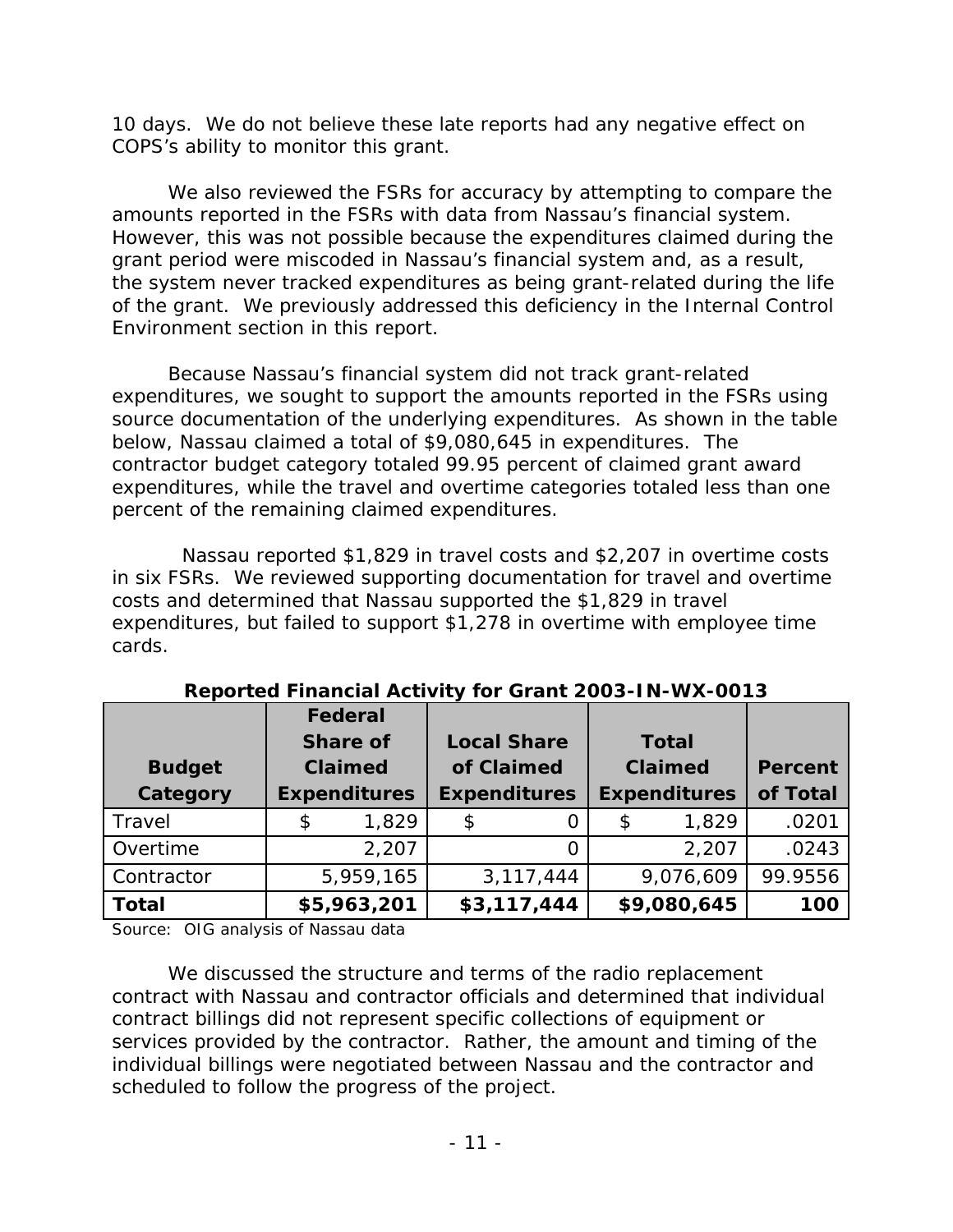Although scheduled interim contract billings did not represent a discrete collection of equipment or services, the contractor provided Nassau with engineering and equipment listings related to \$2,601,025 in expenditures associated with two separate contract billings that were reported in two quarterly FSR submissions during 2007. We planned to evaluate the process the contractor used to create the listings, but this was not possible because the contractor told us the listings were created by a former project manager no longer with the company.

The FSR for the period ending September 30, 2009, reported the remaining \$6,475,584 in claimed expenditures related to three contract billings. While we confirmed that the total amount reported in this FSR matched the total amount of the billings, the federal and local share amounts reported in the FSR were inaccurate. According to an approved change order to the original contract that we reviewed, only \$2,476,313 of the \$6,475,584 related to the COPS project. The grant award total for the five contractor billings was  $$5,077,338$ .<sup>5</sup>

In addition to overstating the FSR by approximately \$2,468,129, we determined that the \$2,476,313 identified in the contract change order was the contractor's estimate of the grant-related project's portion, and the related billings did not include equipment lists or any other documents to support the portion of the billings related to the grant project.

A Nassau official told us that the office responsible for preparing the FSRs was never provided a copy of the contract change order that authorized amending the billing schedule and that PAB relied on information from other Nassau officials that indicated the entire amount billed of \$6,475,584 was related to the COPS project.

In conclusion, we determined that Nassau generally submitted its FSRs in a timely manner. However, with respect to FSR accuracy, we found that grant-related expenditures were miscoded in Nassau's financial system and three of the FSRs that reported contractor payments were not accurate because contract billings did not sufficiently identify the COPS grant portion of the radio replacement project. In addition, the final FSR overstated grant-related activity as identified in contractor billings by \$2,468,129.

<sup>&</sup>lt;sup>5</sup> The contractor billings appear in Appendix III and are discussed in the Monitoring Contracts section of this report.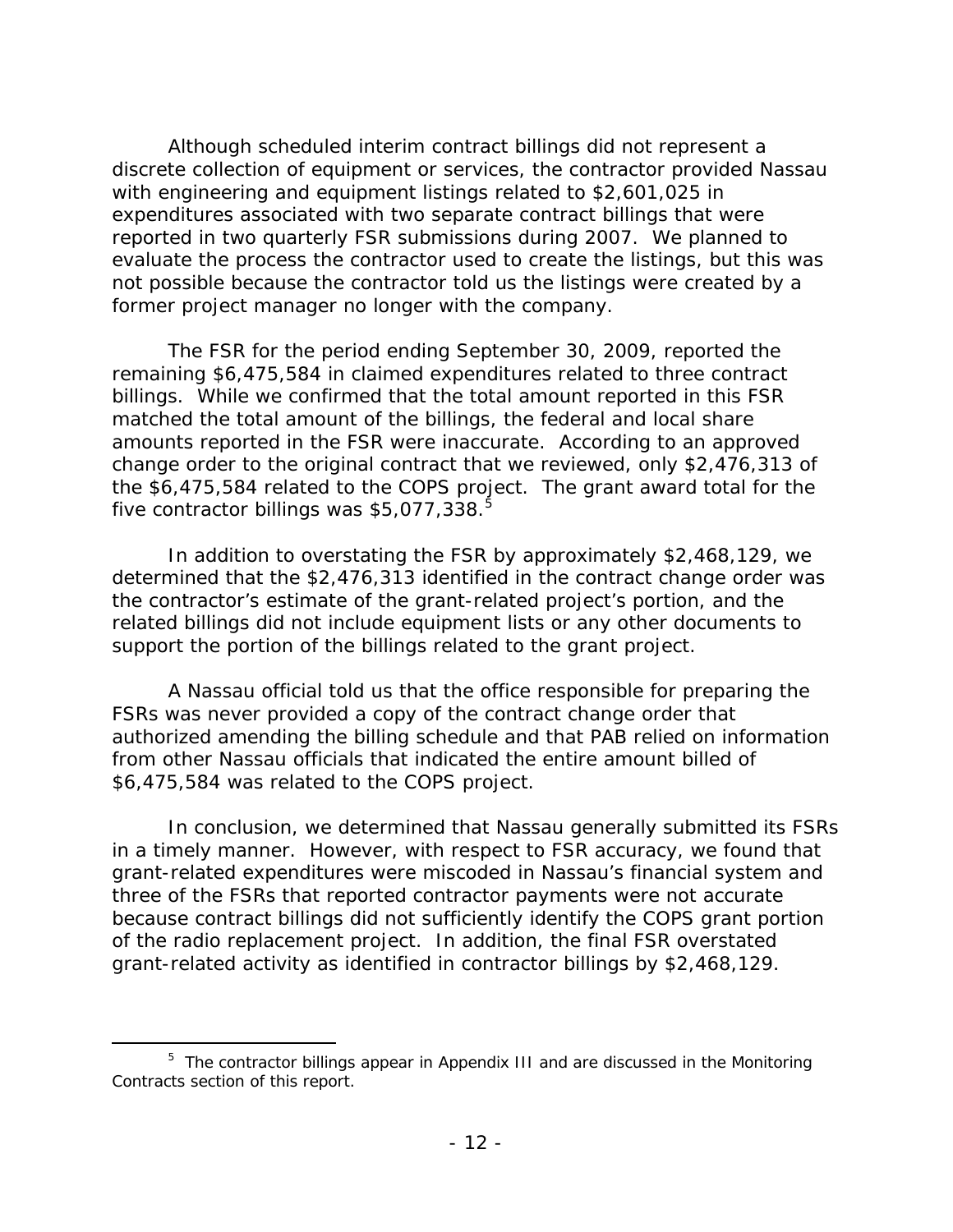## *Progress Reports*

The principal method COPS uses to monitor program performance of its grants is through progress reports submitted by grant recipients. Progress reports provide information relevant to the performance of a grant and the accomplishment of objectives set forth in the approved award. As part of this audit, we reviewed 9 progress reports Nassau provided to COPS between 2003 and 2010 for accuracy. Because we already determined that \$9,076,609 in claimed contractor payments was unallowable because Nassau did not receive prior approval for significant revisions to the scope of its project, we looked for any references Nassau may have included in these reports that would have alerted COPS to a potential problem.

Although it is clear from many of the progress reports that Nassau was pursuing the interoperability and radio replacement projects simultaneously, it was not clear that both projects were combined in a single contract. Furthermore, the progress reports do not suggest that grant funding was effectively used as a funding source for the radio replacement contract without adequate identification of the expenditures related to the grant project.

Nassau officials told us that in addition to the documented correspondence we reviewed, they had detailed discussions with COPS concerning the progress of the interoperability project and believe COPS was aware of the changes to the project. However, COPS officials told us that they were not aware that the grant budget was changed and that COPS never approved any changes to the budget.

We also reviewed how timely Nassau was submitting these reports. We determined that 7 of the 9 progress reports submitted to COPS were on or before the due date and another report was 16 days late. However, the 2007 annual report, due on February 15, 2008, was submitted 109 days late on June 3, 2008.

#### **Drawdowns**

A drawdown is the actual payment of grant funding by COPS to a grantee. Grantees are required to time their drawdown requests to ensure federal cash on hand is the minimum needed for disbursement or reimbursement.

As part of this audit, we reviewed the process that Nassau followed to request grant funding. We began by inspecting Nassau's financial system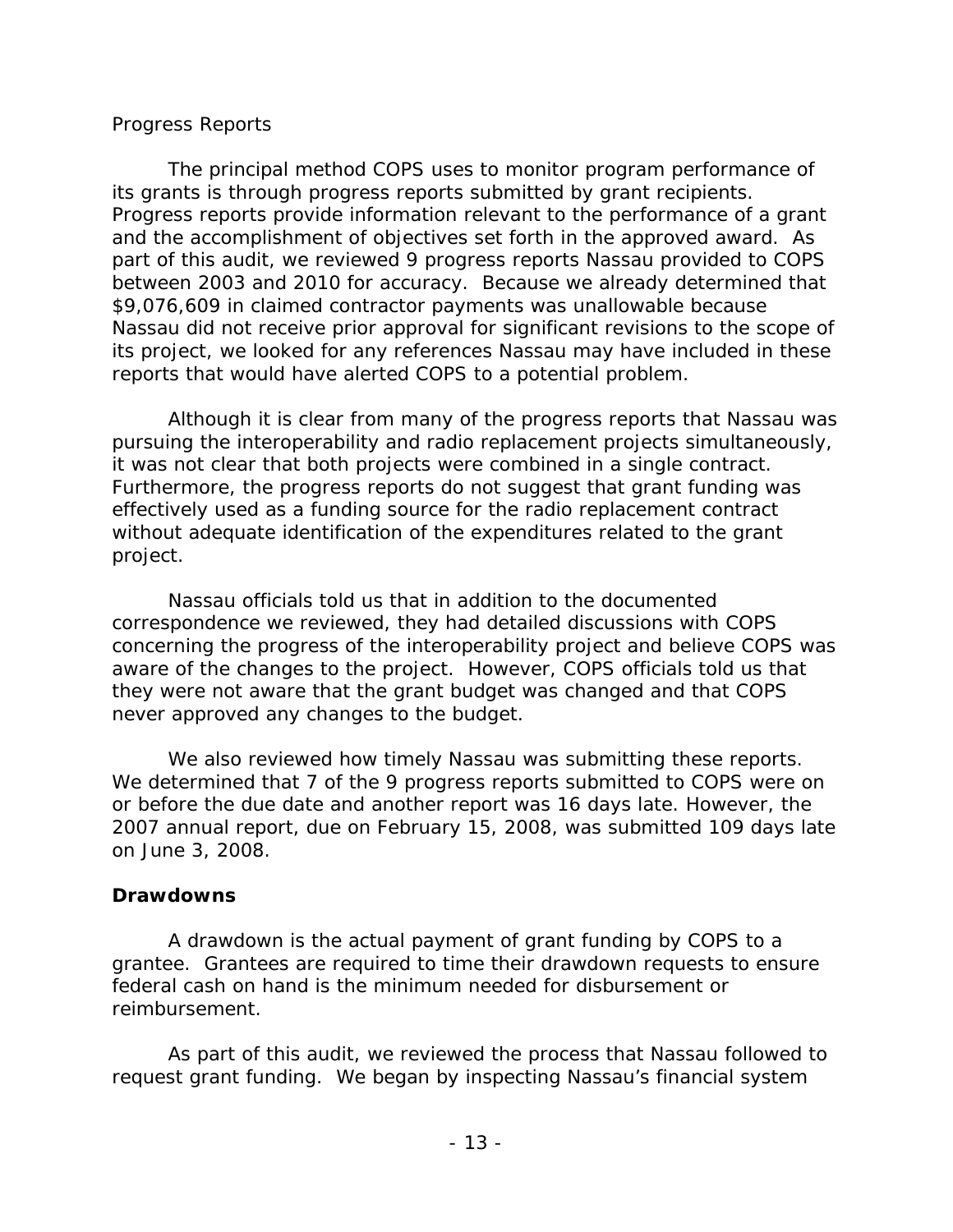and verified that the receipt of grant funding was properly recorded. In total, Nassau received \$5,963,201 through six separate funding requests. Information relating to each request is summarized in the following table.

| Date of         | <b>Drawdown</b> | <b>Amount of</b> |
|-----------------|-----------------|------------------|
| <b>Drawdown</b> | <b>Number</b>   | <b>Drawdown</b>  |
| 09/14/2004      |                 | 817<br>\$        |
| 11/10/2004      | $\overline{2}$  | 1,303            |
| 02/04/2005      | 3               | 202              |
| 07/05/2007      | 4               | 395,101          |
| 09/27/2007      | 5               | 1,559,901        |
| 04/20/2009      |                 | (2, 322)         |
| 09/22/2009      | 6               | 4,008,396        |
| 05/13/2010      |                 | (197)            |
| Total           | 6               | \$5,963,201      |

**Drawdowns for Grant 2003-IN-WX-0013** 

Source: Office of Justice Programs

We determined that Nassau generally requested grant funding on a reimbursement basis. Specifically, the first five drawdowns were made after the underlying expenditures were paid. We determined the amounts of funding requested for each of these drawdowns were based on the amounts reported in the FSRs described earlier.

However, we determined that Nassau's final drawdown was made prior to receiving the underlying invoices. As already discussed, we determined that this final FSR was inaccurate because it reported the entire amount of the three invoices, \$6,475,584, as being related to the COPS project rather than just \$2,476,313 identified in the approved contract change order. Because the same office prepared FSRs and requested grant funding, the final drawdown was based on the same inaccurate information used to complete the final FSR. As a result, Nassau had no basis for requesting \$2,468,129 in its final drawdown and we question this amount as unallowable.

When we reviewed the circumstances related to the final drawdown, we learned the drawdown occurred after COPS staff notified Nassau in September 2009 that the remaining grant funds would expire by the end of that month, even though the revised end date for the grant was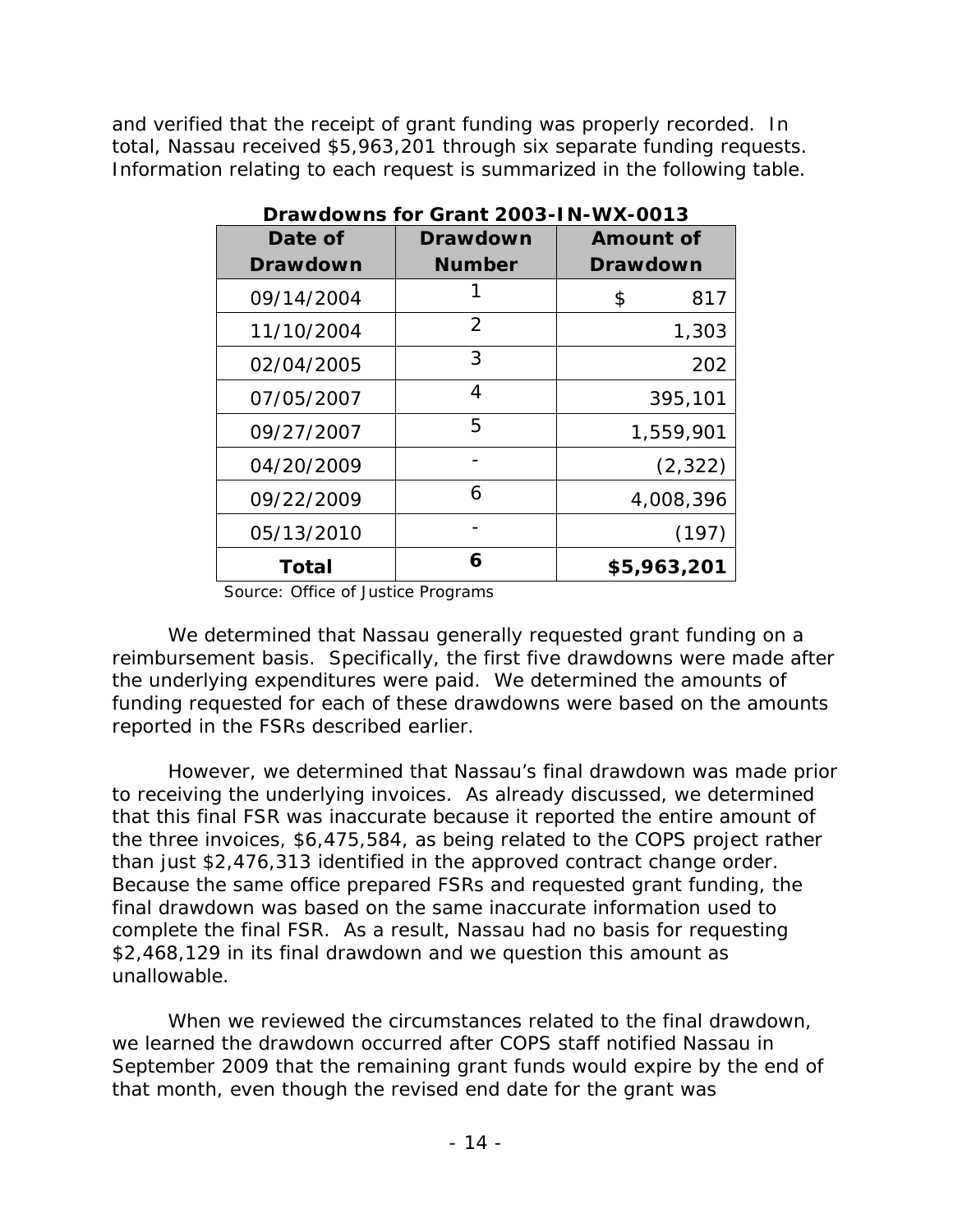December 31, 2009. According to COPS, the appropriation that funded the FY 2003 Interoperable Communications Technology Grant Program was expiring on September 30, 2009, and therefore the grant funding to Nassau would also expire at that time.

 claimed expenditures funded by the grant. In addition to the lack of support for the entire amount of the final drawdown, we found that Nassau had not actually spent any of the \$5,963,201 it received from COPS for the project. We determined that because the grant-related expenditures were miscoded in the financial system, Nassau never reimbursed itself for the expenditures it claimed were made for the grant-related project. Instead, Nassau used local funds from a bond issue to pay for all of the expenditures related to the radio replacement project. As of May 2010, a Nassau official told us that all of the grant funding remained unused in a Nassau non-interest bearing bank account and that no transactions have been made to reimburse Nassau for any of the

# **Monitoring Contracts**

As already detailed in this report, over 99 percent of the budgeted and claimed grant expenditures were for payments related to Nassau's radio replacement contract. Nassau officials told us that after Nassau received the COPS grant in 2003, Nassau's Office of Management and Budget decided to add the \$6 million in federal funding from the COPS grant to another \$40 million in local funds from a bond issued to finance the radio replacement contract signed in 2005.

We found that the radio replacement contract included a billing schedule for the entire contract amount and a separate billing schedule for the grant related funding. However, the contract did not specify a collection of deliverables or services related to either billing schedule. In addition, the contract did not identify how much of the individual milestones related to the federal or local funding shares of the grant related project.

We reviewed the billing schedule and the actual invoices submitted by the contractor to understand the relationship between the COPS grant and larger contract. In Appendix III, we compare the entire contract billing schedule with the grant-related billing.

We determined from the original contractor billing schedule that the grant award equaled 23 percent of the entire radio replacement project contract. Although we agree with Nassau and contractor officials who assert that the overall capital project included an interoperable communications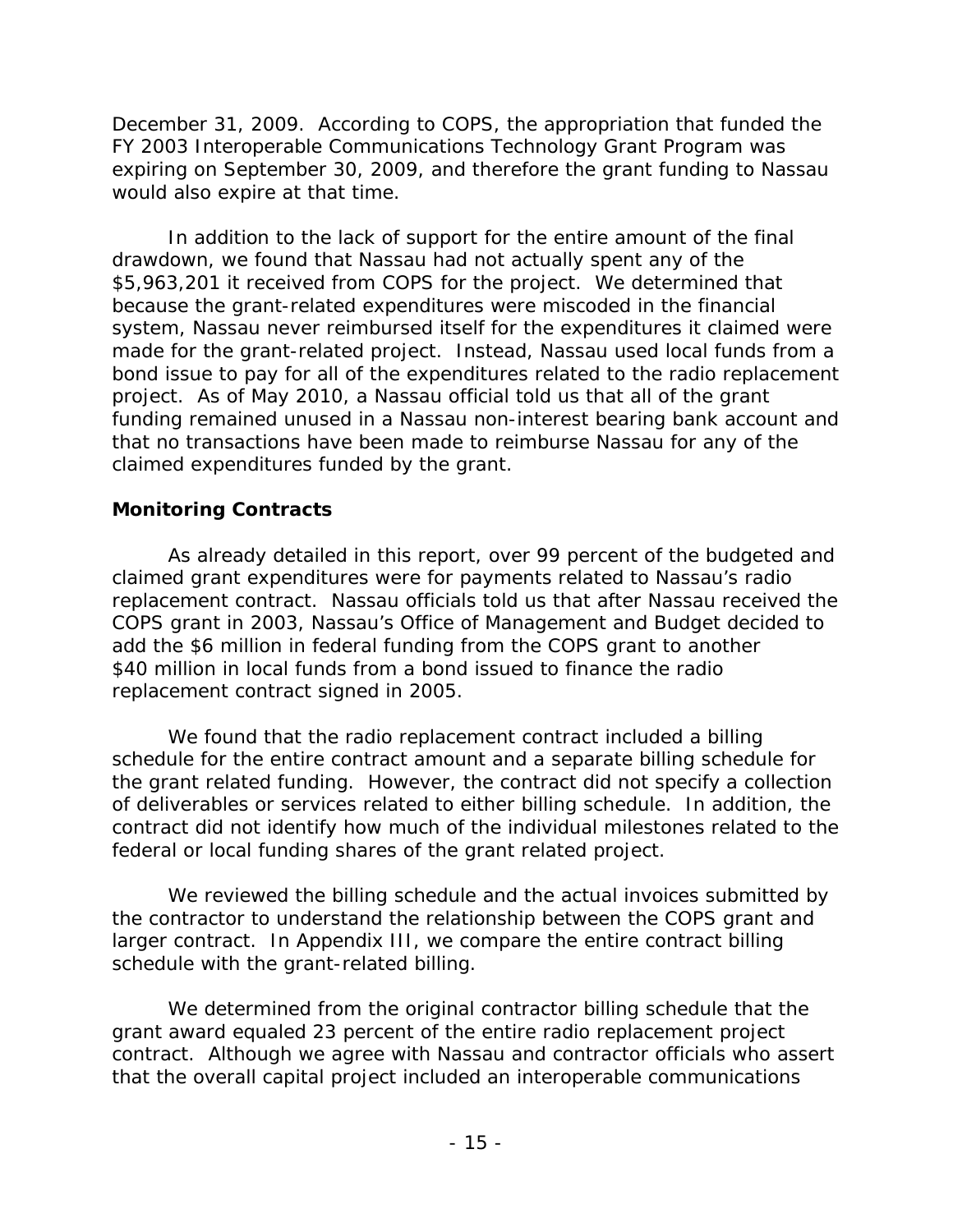project component, no analysis was completed prior to signing the contract to justify the amount of grant-related funding committed to the contract.

In addition, as we have already detailed, there was a significant difference in the budget approved by COPS and the actual expenditures claimed by Nassau. Because the actual expenditures are significantly different from the budget approved by COPS, we believe it was unreasonable to incorporate the amount of the grant budget in the contract billing schedule without a detailed analysis to justify those amounts.

Along with the grant-related billing schedule, the radio replacement contract also contained a provision that required the contractor to provide Nassau with all documentation necessary to justify grant-related expenditures and related reimbursements. However, we found that Nassau paid contract invoices even though the actual billings did not conform to the grant-related billing schedule and the contractor did not provide adequate support to justify the grant-related amounts.

To understand why the contractor invoiced only \$5,077,338, or about 50 percent of the planned grant related billings, and why the contractor failed to provide adequate justification for claimed grant related expenditures, we reviewed the process Nassau followed for paying contract invoices. From our review, we determined that no Nassau official involved in the contract payment process reviewed or enforced the terms and conditions of the contract specifically related to the COPS grant.

We also looked at the amounts identified in contract invoices that related to the grant-funded project. As shown in Appendix III, actual invoices provided by the contractor identified only \$5,077,338, or about 50 percent of the planned grant related billings of \$9,587,167.

At the conclusion of our fieldwork, Nassau officials told us that there were invoices that contained additional grant-related expenditures associated with the project but were not previously identified because the office responsible for preparing the grant financial status reports did not receive copies of them.

We have concluded that Nassau paid invoices related to the radio replacement contract without adequately detailing the grant-related expenditures before or after the contract invoices were paid. In addition, we determined Nassau paid contract invoices without reviewing or enforcing the contract terms and conditions that specifically related to the COPS grant.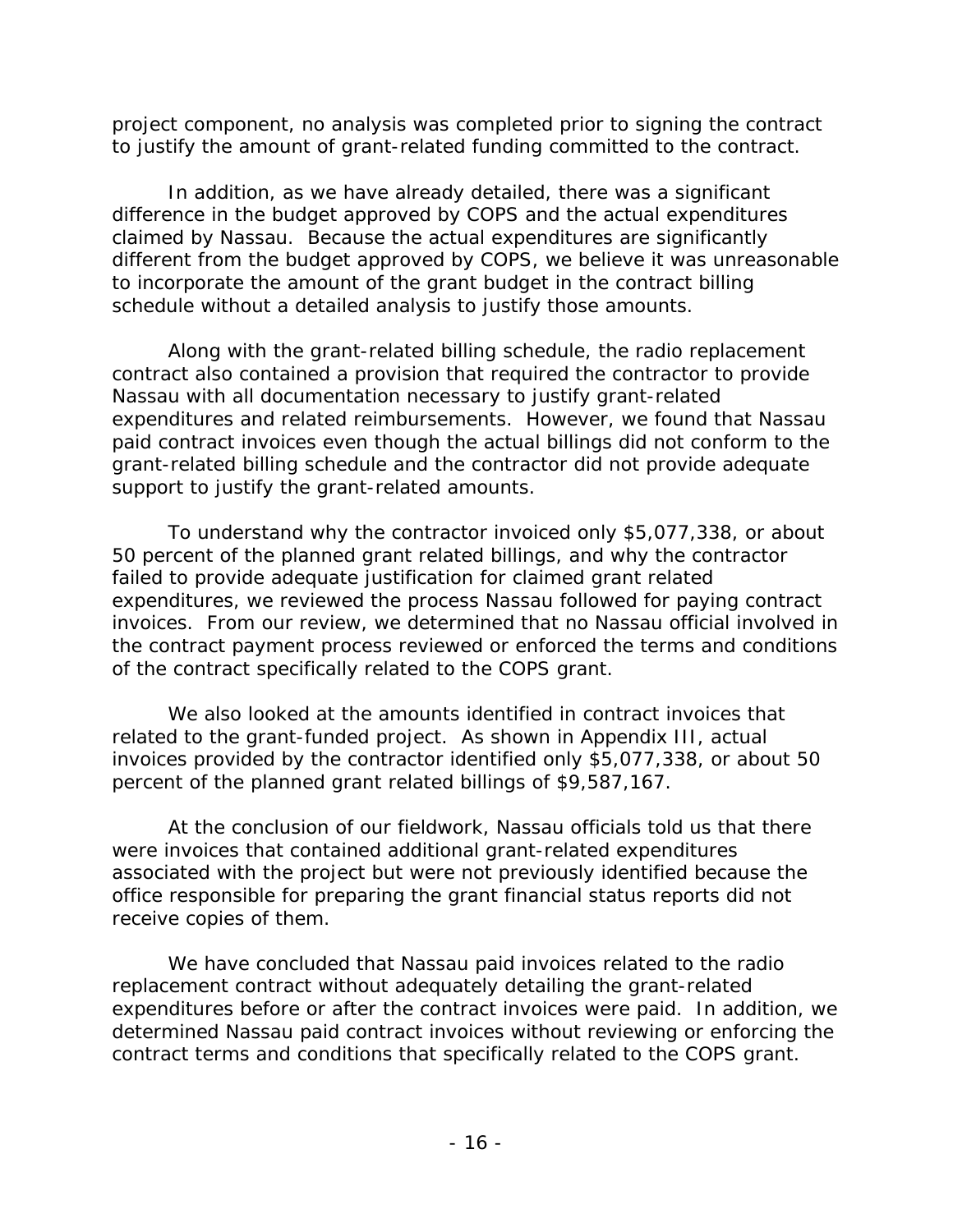## **Matching Costs**

The Interoperable Communication Grant Program required a local match of at least 25 percent. Grantees are required to maintain records that document the source of local matching funds, the amount paid, and the timing of payment contributions.

The budget COPS approved for Nassau's interoperability project in 2003 included local matching costs of \$3,652,867. According to its financial status reports, Nassau claimed that it had made \$3,117,444 in grant-related expenditures from local sources. However, we determined the contractor only identified \$1,586,302 in costs related to the grant project associated with local funds, or a difference of \$1,531,142.

required minimum match by \$2,066,564. $^6$ Although the amount of claimed expenditures from local sources exceeds the 25 percent minimum match required by the interoperable grant program, the required local match for this grant is 37.8 percent, or \$3,652,867 as approved by COPS. We therefore determined that the amount of identifiable local matching expenditures failed to meet the

In addition to falling short of the required amount of local matching contributions, the amount claimed by Nassau is not specifically identified or sufficiently supported in the grant-related contract invoices. This is related to the same issues already described in the earlier sections of this report. As a result we have determined none of the matching expenditures claimed by Nassau, totaling \$3,117,444, were allowable or supportable for the reasons already described. However, because the claimed expenditures were paid for from a local bond issue, we determined that the source of the match was appropriate.

# **Accountable Property**

According to the 28 CFR § 66.32, agencies that acquire equipment with grant funds must maintain records that include a description of the property, a serial number or other identification number, the source of property, title holder, the acquisition date, and cost of the property, percentage of Federal participation in the cost of property, the location, use and condition of the property, and any ultimate disposition data including the date of disposal and sale price of the property.

 $$3,652,867$  required match, not the reported local match of  $$3,117,444$ .<br>-  $17$  - $6$  The \$1,586,302 in contractor identified local match funds was subtracted from the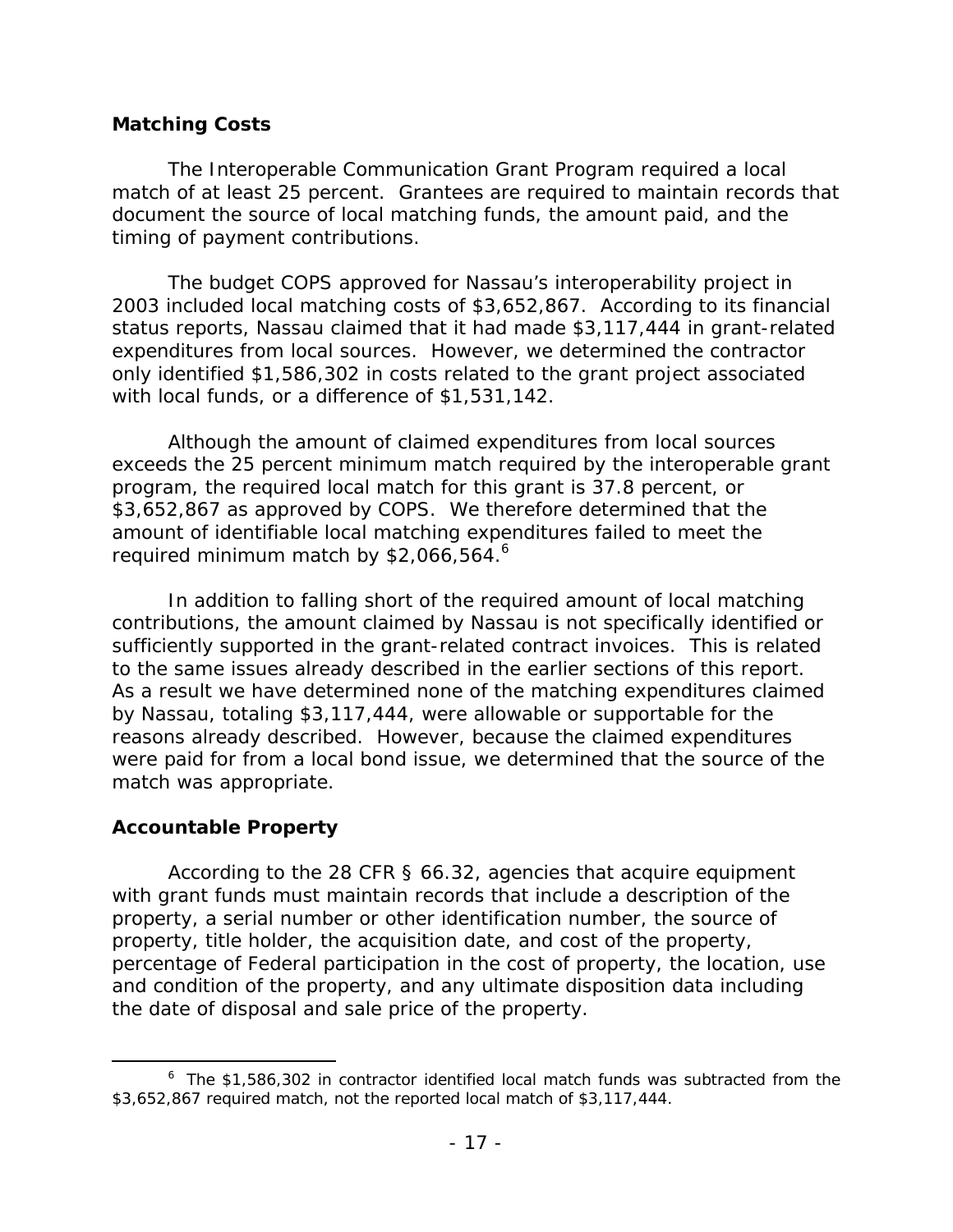According to Nassau officials, the County had not inventoried equipment purchased with grant funds because the equipment was still owned by the contractor. According to the contractor, a complete list of equipment for the radio replacement project will be submitted to the County when the project is completed. At the conclusion of our field work, Nassau officials had not yet provided us with its plan for identifying and including the equipment purchased with grant funds into the County's property management system.

# **Program Performance and Accomplishments**

According to Nassau's 2003 approved award document, the grant project had the following goals: (1) to develop a formal structure for developing regional interoperability policy and resolving technical issues, (2) provide an interoperability solution that will meet the needs of multiple agencies within Nassau and Suffolk Counties, and (3) provide a solution that will meet the interoperability needs of first responders across Long Island.

Nassau revised its original interoperability approach to the grant project by incorporating elements of it with its radio replacement project, combining the two into a single contract signed in June 2005. By merging the grant's interoperable objectives with Nassau's radio replacement project contract, the grant funding, objectives, and schedule were now inseparable from those of the radio replacement project.

As a result, grant objectives could not be accomplished until the entire radio replacement project was completed, which is planned for November or December 2010. To complete the radio replacement project, it was necessary for the contractor to acquire license agreements for existing or new structures prior to developing 33 radio system sites. Some communities, where these structures are located, initially opposed Nassau's plans to add or replace the equipment. According to Nassau officials, they were able to overcome local opposition to the project but not without serious delay. Nassau officials attribute most of this delay to the time needed to negotiate with the affected communities.

COPS originally gave Nassau one year to complete the interoperability project, and then gave an automatic extension of another year that established a revised end date of August 2005. Since the original contract completion date was September 2007, Nassau needed to ask for additional grant award period extensions largely because of local opposition that stalled the acquisition of necessary site license agreements. As shown in the table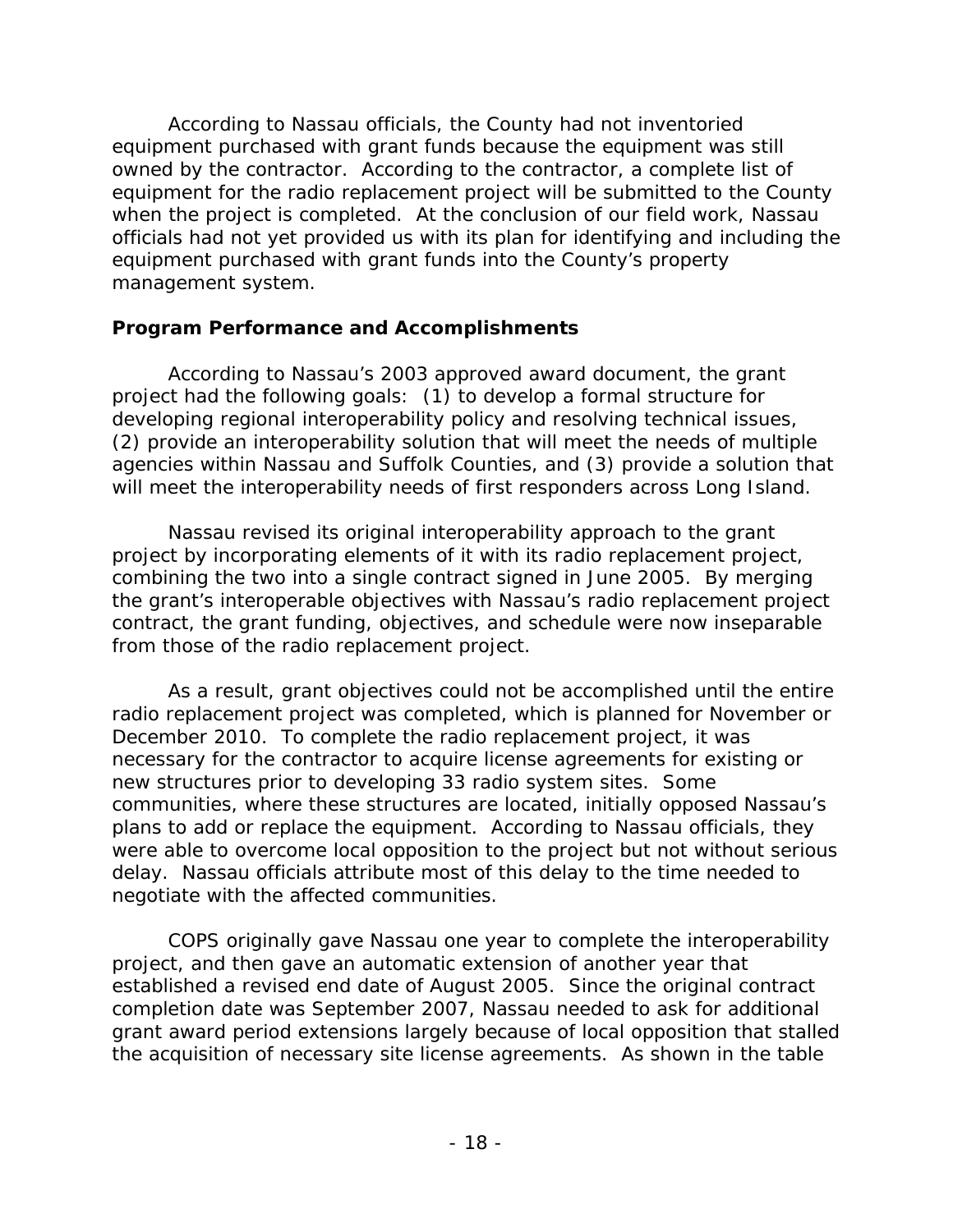below, COPS approved four additional extension requests which established a final grant award end date of December 31, 2009.

| <b>Previous</b> |                     |                 | <b>Revised</b>  |
|-----------------|---------------------|-----------------|-----------------|
| <b>End Date</b> | <b>Request Date</b> | <b>Approved</b> | <b>End Date</b> |
| 08/31/2004      | N/A - Automatic     | 06/24/2004      | 08/31/2005      |
| 08/31/2005      | 05/16/2005          | 06/14/2005      | 12/31/2006      |
| 12/31/2006      | 08/29/2006          | 10/06/2006      | 12/31/2008      |
| 12/31/2008      | 10/03/2008          | 01/21/2009      | 06/30/2009      |
| 06/30/2009      | 05/31/2009          | 07/15/2009      | 12/31/2009      |

**Grant Extension Request Summary** 

Source: Office of Community Oriented Policing Services

Following the three extensions that revised the grant end date to December 2008, Nassau requested two more extensions that COPS approved, establishing a new end date of December 2009. However, after approving the final grant extension in July 2009, COPS notified Nassau in September 2009 that grant funding would expire at the end of that month. According to COPS officials, although the grant funding expired and the remaining \$36,602 was de-obligated, the grant has not been officially closed out and remains active.

Because the interoperability and radio replacement projects are inseparable and included in a single contract that is still unfinished, it's not yet possible to determine whether Nassau will accomplish the grant related objectives. However, from our review of the claimed project expenditures including discussions with Nassau and contractor officials, it appears that Nassau is working towards meeting the project goals.

# **Conclusions**

We determined that Nassau County requested and received \$5,963,201 in grant funds for claimed contract-related expenditures that were unallowable and unsupported. We also found Nassau claimed another \$3,117,444 in contract-related expenditures as the local match that were unallowable and unsupported. We further determined that Nassau significantly revised the scope of the project without receiving prior approval from COPS. In addition, we identified numerous internal control deficiencies related to grant administration that contributed to our audit findings.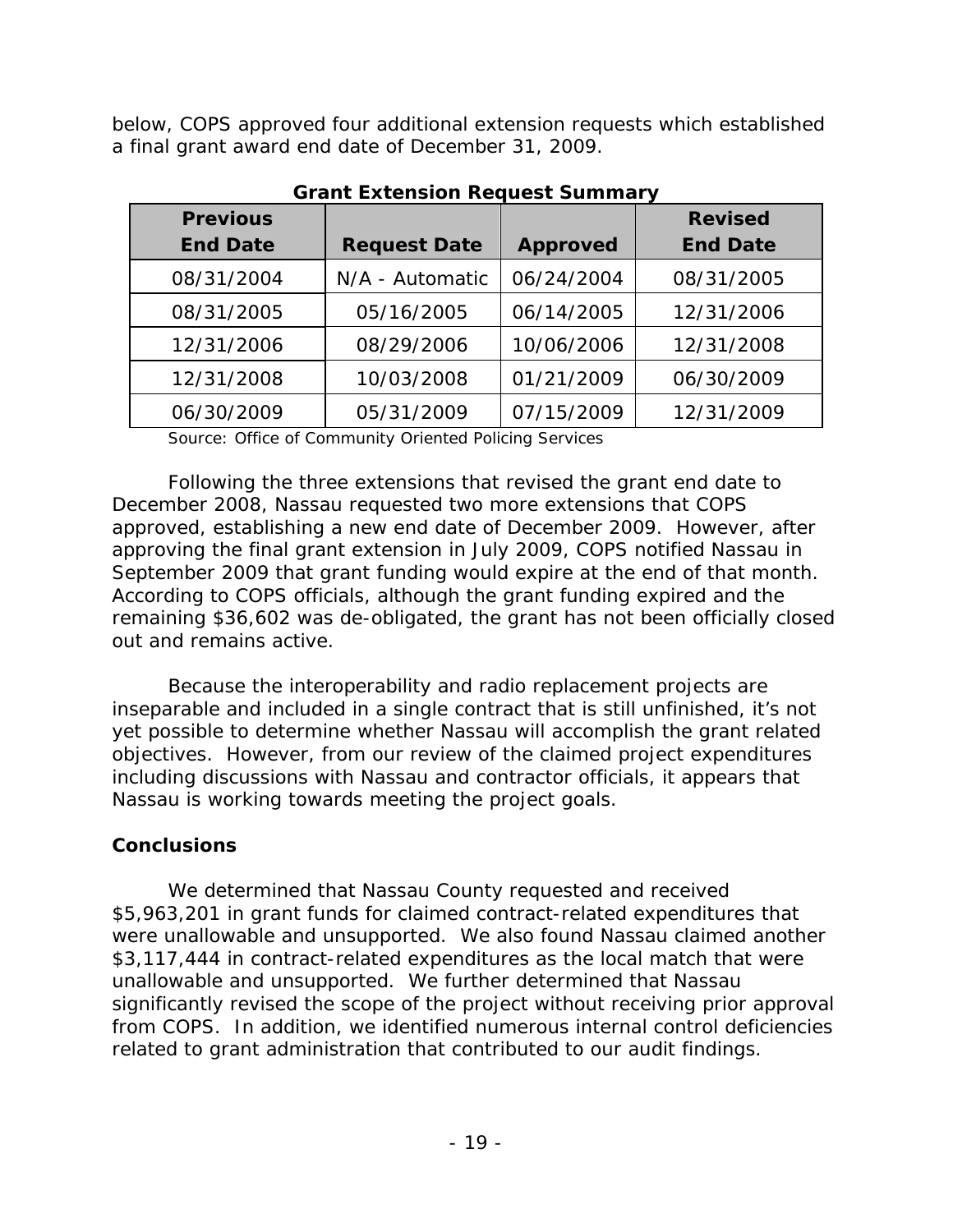# **Recommendations**

We recommend that COPS:

- 1. Remedy the \$9,076,609 in unsupportable grant-funded contractor expenditures claimed by Nassau and the related drawdowns of grant funding.
- 2. Remedy the \$9,076,609 in unallowable grant-funded contractor expenditures claimed by Nassau and the related drawdowns of grant funding.
- 3. Remedy the \$1,278 in unsupported overtime expenditures.
- 4. Remedy the \$2,468,129 in excess drawdowns that are unrelated to the grant award.
- 5. Remedy the \$2,066,564 deficiency in the match requirement.
- 6. Remedy the \$1,531,142 in unallowable local match expenditures that are unrelated to the grant award.
- 7. Continue monitoring the grant to ensure grant objectives are met.
- 8. Ensure that the Nassau County Police Department implements policies and procedures to adequately administer grant funding that address our concerns over the related internal controls. These include, but should not be limited to the following: obtaining written approval from COPS prior to making significant changes to grant budgets, adequately supporting expenditures and drawdowns, identifying grant-related expenditures acquired with unrelated expenditures in a single procurement, and submitting financial and progress reports that are timely, accurate, complete, and adequately supported.
- 9. Ensure that equipment purchased with grant funding is identified and included in a property management system as required.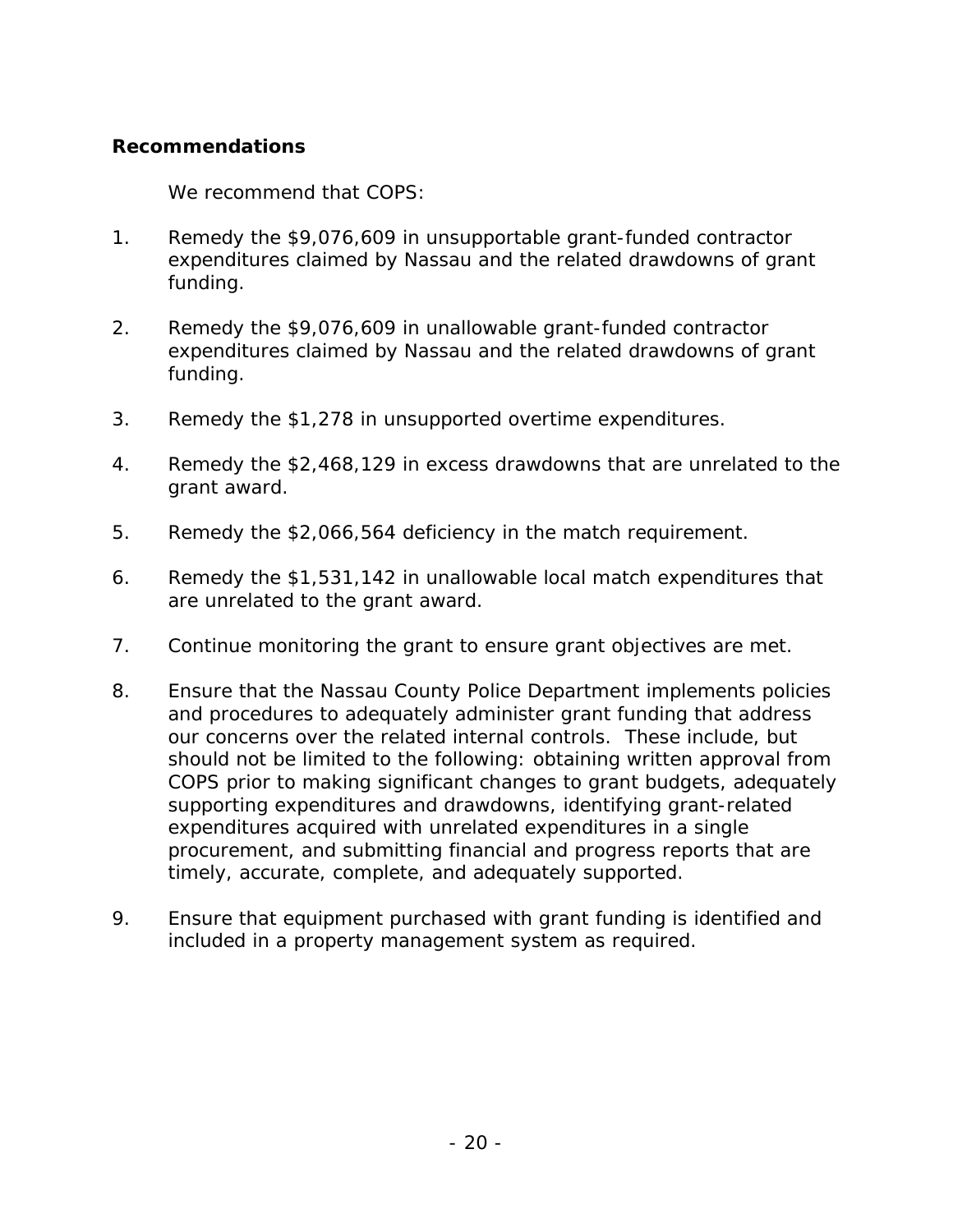## **OBJECTIVES, SCOPE, AND METHODOLOGY**

The purpose of this audit was to determine whether reimbursements claimed for costs under the grant were allowable, supported, and in accordance with applicable laws, regulations, guidelines, and the terms and conditions of the grant, and to determine program performance and accomplishments. The objective of our audit was to review performance in the following areas: (1) internal control environment, (2) grant expenditures, (3) budget management and control, (4) reporting, (5) drawdowns, (6) monitoring contracts, (7) matching costs, (8) accountable property, and (9) program performance and accomplishments. We determined that program income, indirect costs, and monitoring of subgrantees were not applicable to this grant.

We conducted this performance audit in accordance with generally accepted government auditing standards. Those standards require that we plan and perform the audit to obtain sufficient, appropriate evidence to provide a reasonable basis for our findings and conclusions based on our audit objectives. We believe that the evidence obtained provides a reasonable basis for our findings and conclusions based on our audit objectives. Our audit concentrated on, but was not limited to, the award of the grant on September 1, 2003, through December 31, 2009. This was an audit of the Interoperability Communication Grant 2003-IN-WX-0013. Nassau had a total of \$5,963,201 in drawdowns through May 13, 2010.

We tested compliance with what we consider to be the most important conditions of the grant. Unless otherwise stated in our report, the criteria we audited against were contained in Title 28, Part 66, Code of Federal Regulations, Uniform Administrative Requirements for Grants and the award documents.

In conducting our audit, we reviewed all claimed grant-related expenditures and drawdowns. In addition, we reviewed the timeliness and accuracy of Financial Status Reports and Progress Reports, assessed accountability over assets acquired with grant funding, evaluated performance to grant objectives, and reviewed the grantee's monitoring of the contractor. However, we did not test the reliability of the financial management system as a whole.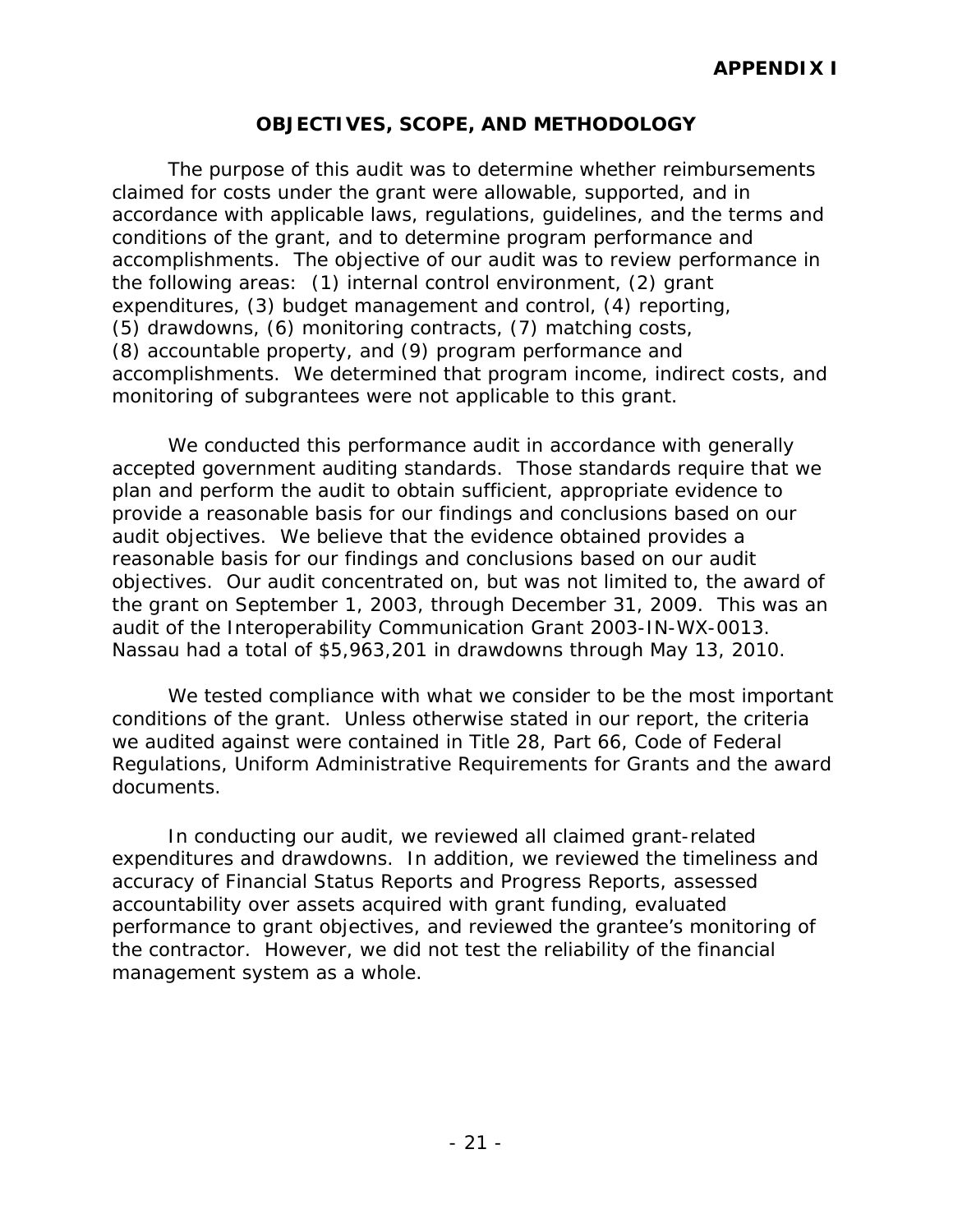## **SCHEDULE OF DOLLAR-RELATED FINDINGS**

| <b>QUESTIONED COSTS:</b>             | <b>AMOUNT</b>    | <b>PAGE</b> |
|--------------------------------------|------------------|-------------|
| Unsupported contractor expenditures  | 9,076,609<br>\$  | 6 & 11      |
| Unallowable contractor expenditures  | 9,076,609        | 10          |
| Unsupported overtime expenditures    | 1,278            | 6           |
| Excess drawdowns                     | 2,468,129        | 15          |
| Local match requirement not met      | 2,066,564        | 17          |
| Unallowable match expenditures       | 1,531,142        | 17          |
| <b>TOTAL QUESTIONED COSTS</b>        | \$24,220,331     |             |
| <b>LESS DUPLICATION</b>              | (\$15, 142, 444) |             |
| <b>TOTAL DOLLAR-RELATED FINDINGS</b> | 9,077,887<br>\$  |             |

*Questioned Costs* are expenditures that do not comply with legal, regulatory, or contractual requirements, or are not supported by adequate documentation at the time of the audit, or are unnecessary or unreasonable. Questioned costs may be remedied by offset, waiver, recovery of funds, or the provision of supporting documentation.

 $<sup>7</sup>$  These costs relate to identical expenditures—though questioned for different</sup> reasons—and as a result, that portion of questioned costs is duplicated. We reduced the amount of costs questioned by the amount of this duplication.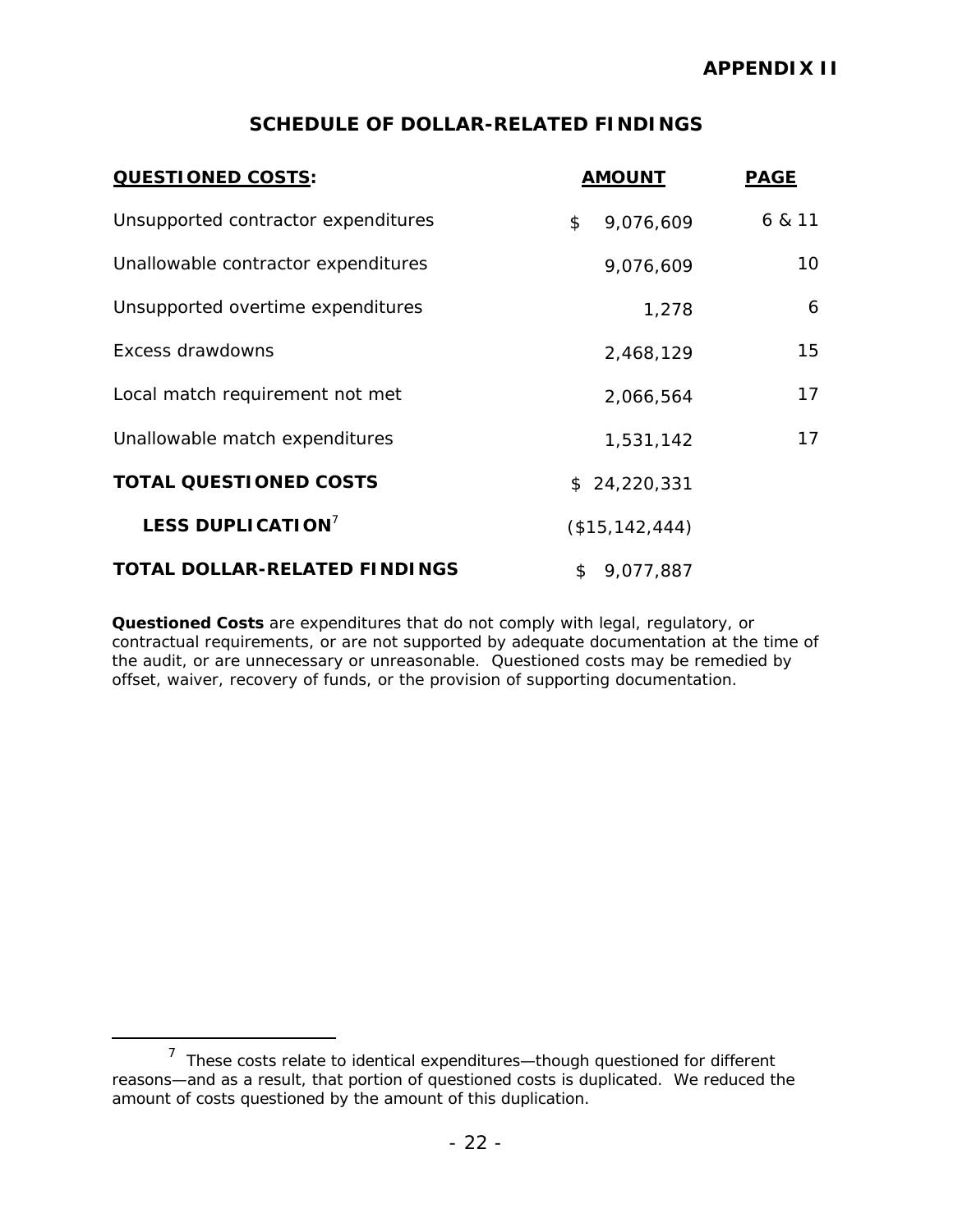| Milestone<br>Number | Original<br>Contract | <b>Original Grant</b><br><b>Related Billing</b><br>Plan <sup>A</sup> | <b>Grant Related</b><br>Costs Identified<br>by Contractor | <b>Grant Related Billings</b><br>in Excess (Less Than)<br>Original Billing Plan |
|---------------------|----------------------|----------------------------------------------------------------------|-----------------------------------------------------------|---------------------------------------------------------------------------------|
| 1                   | \$1,986,600          | \$<br>562,945                                                        | \$<br>521,157                                             | \$<br>(41, 788)                                                                 |
| $\overline{c}$      | 4,587,000            | 450,356                                                              | 279,931                                                   | (170, 425)                                                                      |
| 3                   | 8,405,970            | 5,040,302                                                            | 2,079,868                                                 | (2,960,434)                                                                     |
| 4                   | 2,455,970            | $\mathbf 0$                                                          | $\mathbf 0$                                               | 0                                                                               |
|                     |                      |                                                                      |                                                           |                                                                                 |
| 5                   | 3,435,169            | 3,533,564                                                            | 1,765,935                                                 | (1, 767, 629)                                                                   |
| 6                   | 993,300              | 0                                                                    | 430,447                                                   | 430,447                                                                         |
| $\overline{7}$      | 5,020,900            | $\mathbf 0$                                                          | 0                                                         | 0                                                                               |
| 8                   | 4,997,200            | O                                                                    | 0                                                         | 0                                                                               |
| 9                   | 750,000              | $\mathbf 0$                                                          | 0                                                         | 0                                                                               |
| 10                  | 1,368,300            | $\mathbf 0$                                                          | $\Omega$                                                  | 0                                                                               |
| 11                  | 1,368,300            | $\circ$                                                              | 0                                                         | 0                                                                               |
| 12                  | 6,241,510            | 0                                                                    | O                                                         | 0                                                                               |
| Total:              | \$41,610,219         | \$9,587,167                                                          | \$5,077,338                                               | \$(4,509,829)                                                                   |

**Total Contract Billing and Grant Related Billing Amounts** 

A – The original grant award equals 23 percent of the original contract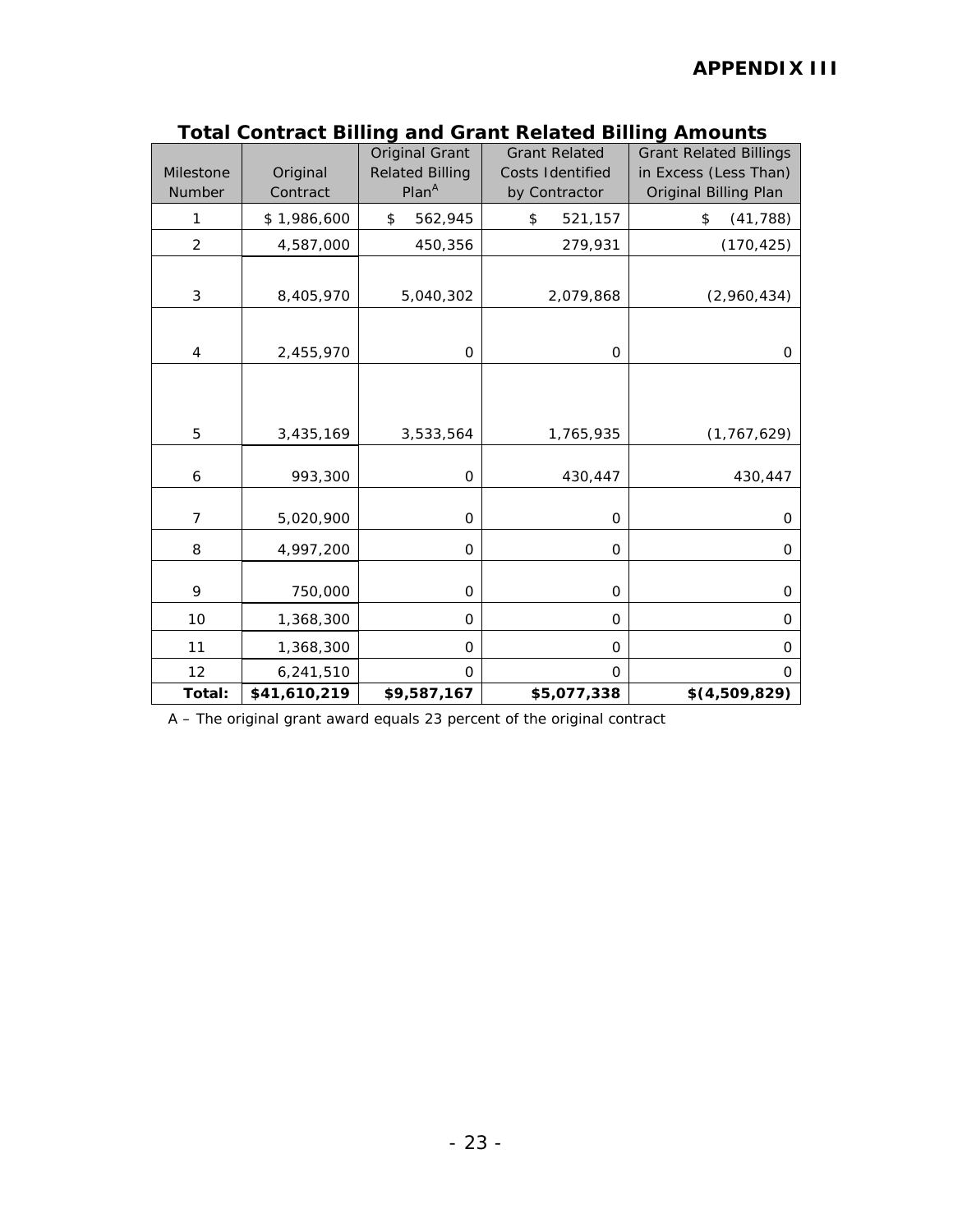# **NASSAU COUNTY'S RESPONSE TO THE DRAFT AUDIT REPORT**

# **Nassau County**



# **Police Department**

**EDWARD P. MANDANO COUNTY EXECUTIVE** 

**1490 Franklin Avenue Mineola, New York 11501 (516) 573-7000** 

**LAWRENCE W. MULVEY COMMISSIONER** 

December 3, 2010

Thomas O. Puerzer, Regional Audit Manager U.S. Department of Justice Office of the Inspector General 701 Market Street, Suite 201 Philadelphia, PA 19106

Dear Mr. Puerzer:

report, believing its' general findings and recommendations are not necessarily unreasonable. We are in receipt of your draft audit report for the Office of Community Oriented Policing (COPS) grant number 2003-INXW0013, and have performed a detailed review of such draft Specifically, however, we would offer the following clarifications and revisions, requesting they be incorporated into your subsequent report:

1> All references throughout the draft report identify Nassau County as the awardee and we request that such identifier be modified to reflect the more concise and specific Nassau County Police Department. This request will correct the appearance presented throughout the draft report that your Office performed a broader review of multiple County department operations covering a representative sample of the County's grant funds universe, as opposed to one sui generis grant awarded to one department of a large suburban municipality.

2> We take exception to your findings and recommendation of the Internal Controls Environment, where you specifically indicate your scope and approach "reviewed Nassau's accounting and financial management system and Single Audit Reports". Yet no comment was made regarding those specific elements of your scope and approach and instead commented on internal Police Department programmatic and contract management and administration of this specific grant. The suggested correction would clearly define your scope and approach to comport with your limited testing of one unique grant from one department of a large suburban municipality, thereby preventing your comments from being interpreted incorrectly by users of the draft report as a sweeping critique of an entire local governments' financial accounting system.

3> We recommend that references throughout the draft report be clarified reflecting unsupportable costs to be a documentary function only so as not to be construed by the reader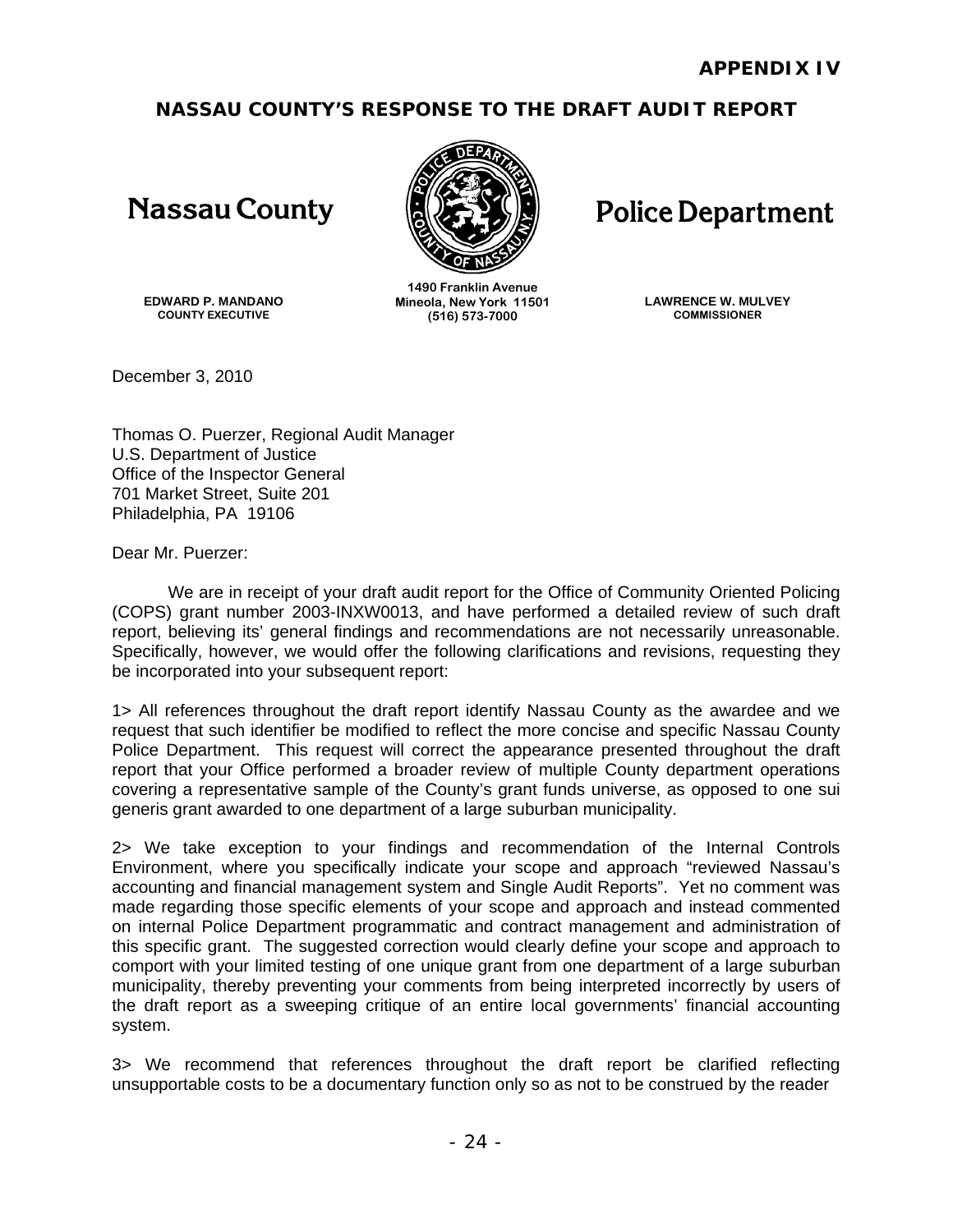#### **Mr. Thomas O. Puerzer Page 2 of 2 2 and 2 and 2 and 2 and 2 and 2 and 2 and 2 and 2 and 2 and 2 and 2 and 2 and 2 and 2 and 2 and 2 and 2 and 2 and 2 and 2 and 2 and 2 and 2 and 2 and 2 and 2 and 2 and 2 and 2 and 2 and 2**

of the draft report to suggest there is no physical evidence of interoperable communication technology and that no inspection of such technology was performed by you.

4> We recommend that references throughout the draft report be clarified to reflect unallowable costs are the result of the Department not receiving prior written approval from the COPS Office so as not to be construed by the reader of this report to suggest there were no substantive communications whatsoever between the Department and the COPS Office with respect to Grant plan modifications, progress and achievements.

In closing, we are in agreement with your recommendation to move this process forward to remediate those noted deficiencies by the Department and the COPS Office and are confident in our ability to successfully resolve such noted deficiencies working together with the COPS Office.

Sincerely,

/s/

Lawrence W. Mulvey Nassau County Police Commissioner

\_\_\_\_\_\_\_\_\_\_\_\_\_\_\_\_\_\_\_\_\_\_\_\_\_\_\_\_\_\_\_\_\_

/s/

\_\_\_\_\_\_\_\_\_\_\_\_\_\_\_\_\_\_\_\_\_\_\_\_\_\_\_\_\_\_\_\_\_ Rob Walker Chief Deputy County Executive

LWM:mjw

cc: Andrew A. Dorr, Assistant Director for Grants Administration, U.S. Department of Justice, Office of Community Oriented Policing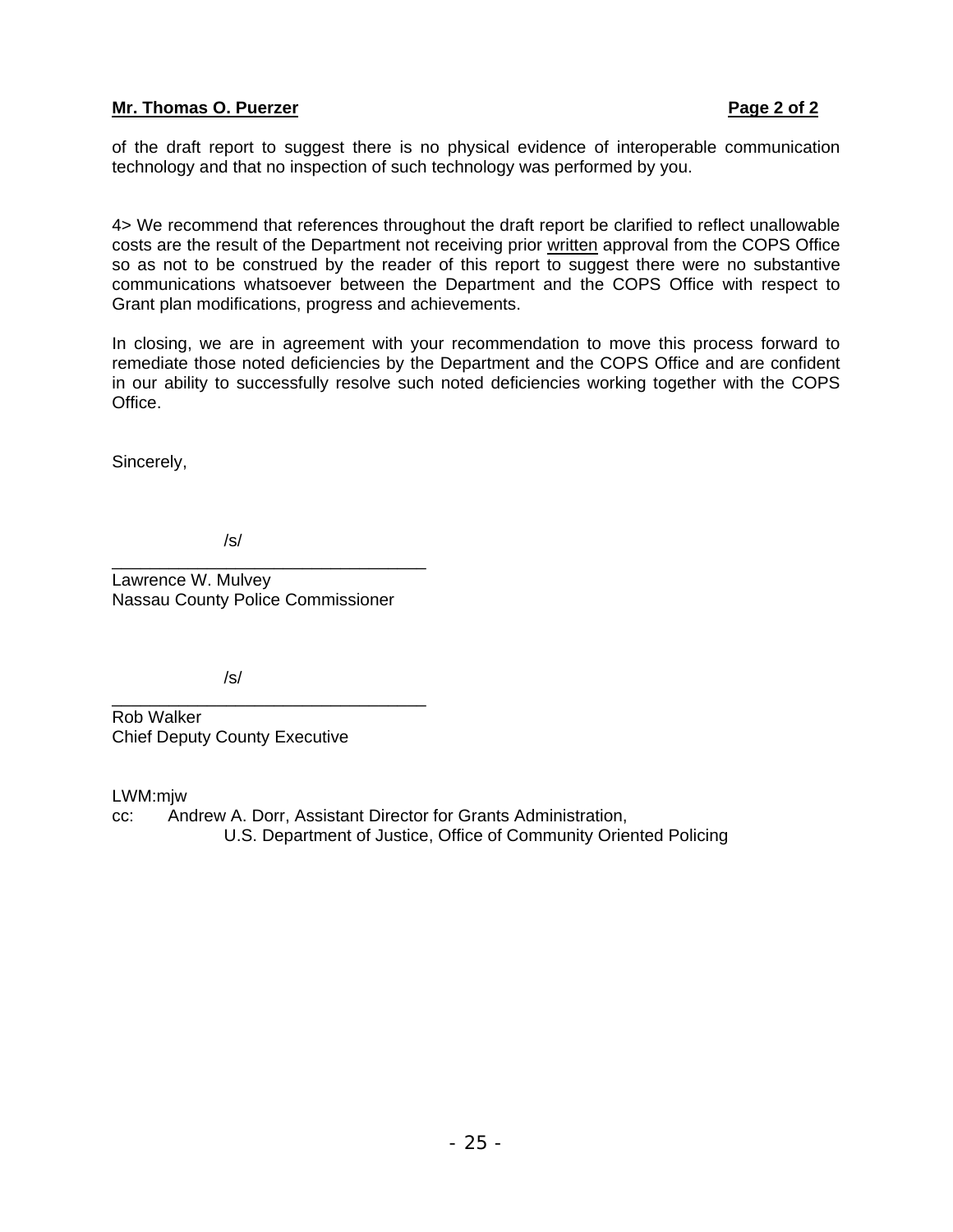### **OFFICE OF COMMUNITY ORIENTED POLICING SERVICES RESPONSE TO THE DRAFT AUDIT REPORT**



 **U.S. Department of Justice**  *Office of Community Oriented Policing Services (COPS)*

 *Audit Liaison Division Two Constitution Square 145 N Street, NE Washington, DC 20530 (202) 616‐4428 (Facsimile) (202) 514‐7022(Telephone)*

# *MEMORANDUM*

| To: | Thomas O. Puerzer                   |
|-----|-------------------------------------|
|     | Philadelphia Regional Audit Manager |
|     | Office of the Inspector General     |

From: Melonie V. Shine Management Analyst

Date: December 7, 2010

Subject: Response to the Draft Audit Report issued on November 2, 2010 for Nassau County, Mineola, New York

This memorandum is in response to your November 2, 2010, draft audit report on the Interoperable Communications Technology Grant #2003INWX0013, awarded to Nassau County (Nassau). For ease of review, each audit recommendation is stated in bold and underlined, followed by a response from COPS concerning the recommendation.

#### **Recommendation 1 - Remedy the \$9,076,609 in unsupportable grant-funded contractor expenditures claimed by Nassau and the related drawdowns of grant funding.**

COPS concurs that grantees should provide documentation which supports the expenditures and drawdowns that were made under the grant.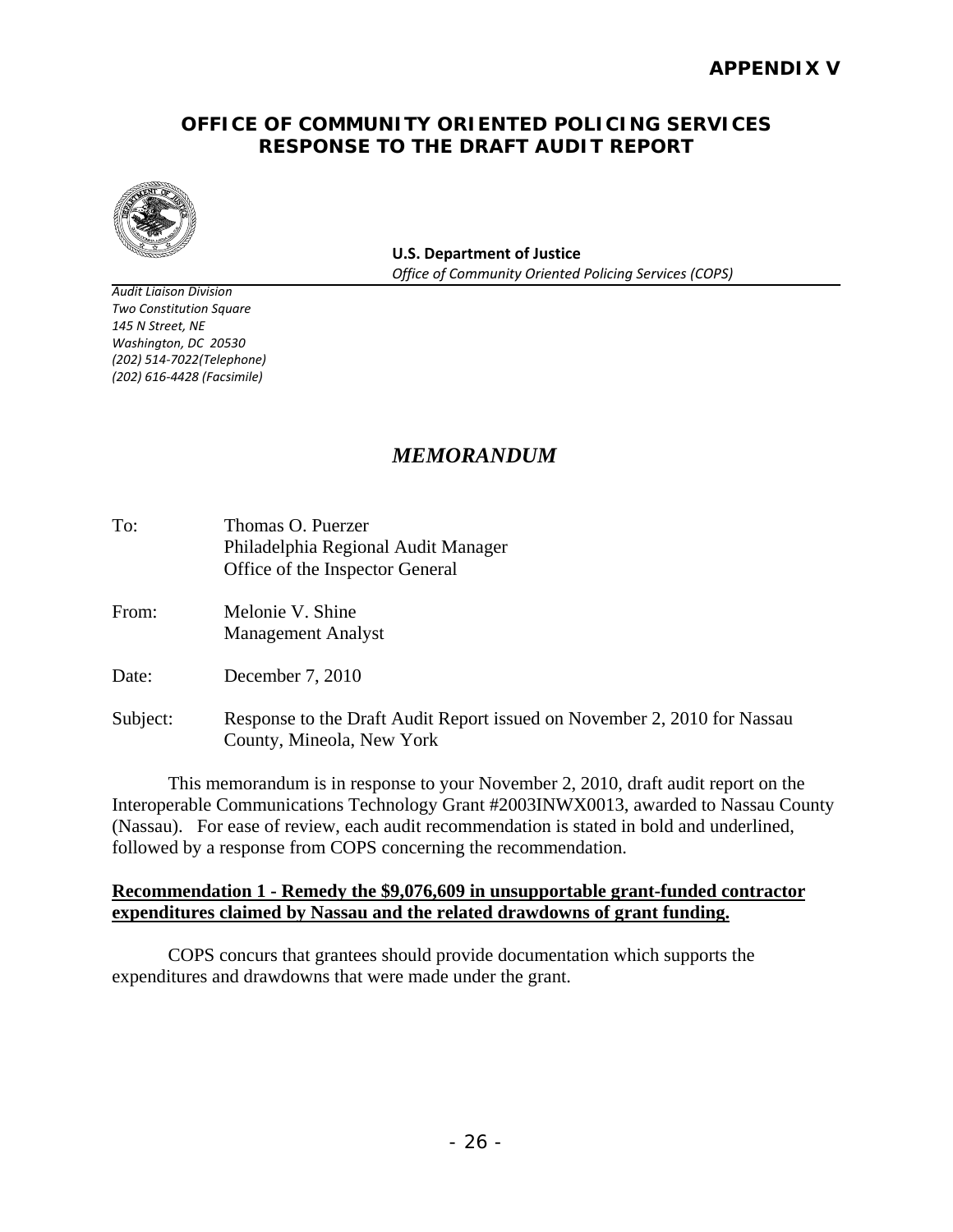Page 2 Thomas O. Puerzer Philadelphia Regional Audit Manager, OIG December 7, 2010

#### **Discussion and Planned Action**

Nassau did not provide a copy of the draft audit response for COPS to review. Therefore, COPS will request an explanation and documentation from Nassau concerning the expenditures and drawdowns that were questioned as unsupported. COPS will determine the appropriate action concerning this recommendation after reviewing the response from Nassau.

#### **Request**

Based on the discussion and planned action, COPS requests resolution of Recommendation 1.

#### **Recommendation 2 - Remedy the \$9,076,609 in unallowable grant-funded contractor expenditures claimed by Nassau and the related drawdowns of grant funding.**

COPS concurs that grantees should obtain written acceptance from COPS prior to making changes to the grant project that was approved based on the submitted grant application and budget.

#### **Discussion and Planned Action**

COPS will request documentation from Nassau to find out if changes to the grant project and budget were approved by COPS. After reviewing the response from Nassau, COPS will determine the appropriate action concerning this recommendation.

# *Request*

Based on the discussion and planned action, COPS requests resolution of Recommendation 2.

#### **Recommendation 3 - Remedy the \$1,278 in unsupported overtime expenditures.**

COPS concurs that grantees should provide documentation which supports the expenditures that were made under the grant.

#### **Discussion and Planned Action**

COPS will request an explanation and documentation from Nassau concerning the questioned overtime expenditures. COPS will determine the appropriate action concerning this recommendation after reviewing the response from Nassau.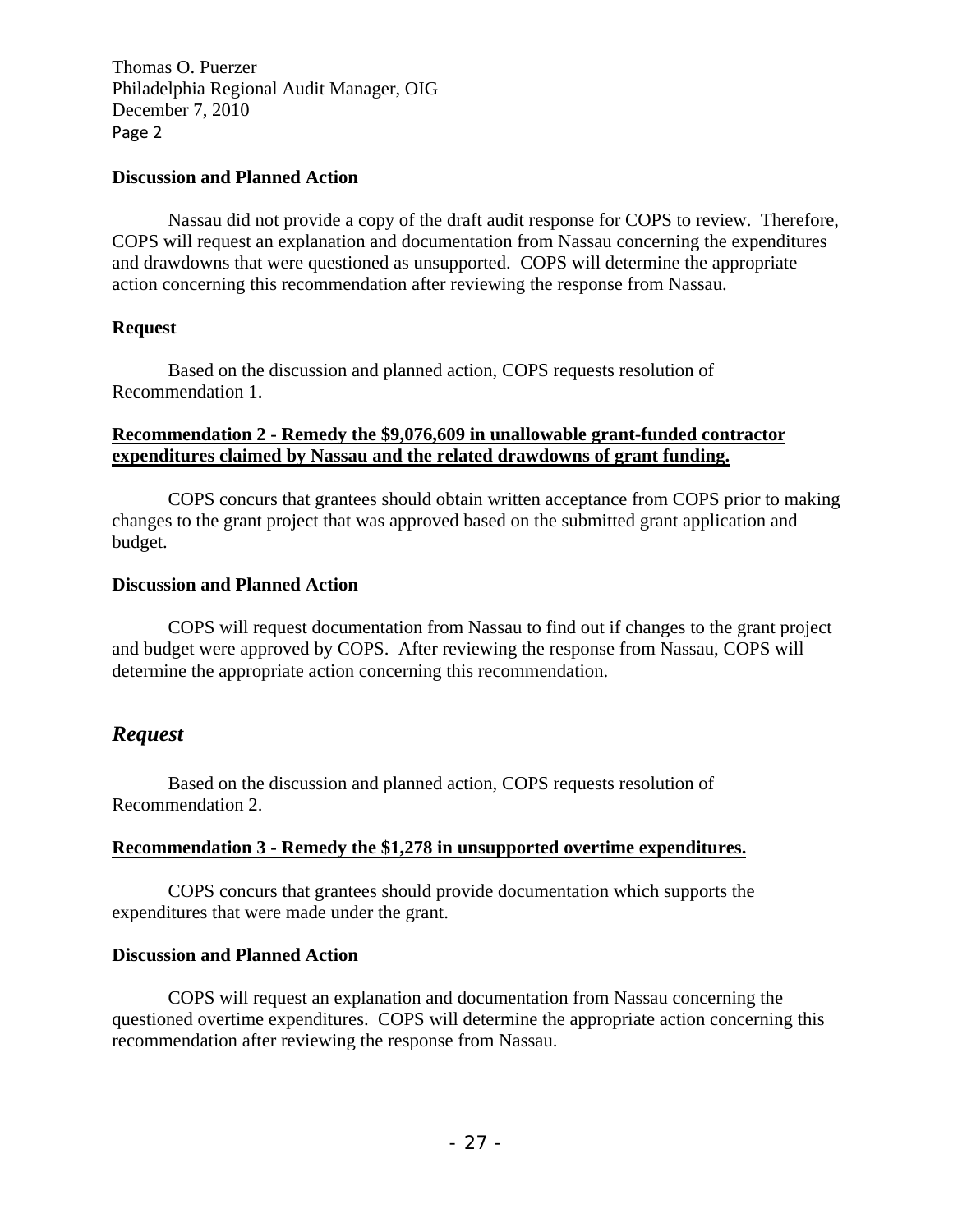Page 3 Thomas O. Puerzer Philadelphia Regional Audit Manager, OIG December 7, 2010

#### **Request**

Based on the discussion and planned action, COPS requests resolution of Recommendation 3.

#### **Recommendation 4 - Remedy the \$2,468,129 in excess drawdowns that are unrelated to the grant award.**

COPS concurs that grantees should only claim and receive reimbursement for items in the grant budget that was approved by COPS.

#### **Discussion and Planned Action**

COPS will request an explanation and documentation from Nassau in regard to the drawdowns that were questioned as excess and unrelated to the grant award. COPS will determine the appropriate action concerning this recommendation after reviewing the response.

#### **Request**

Based on the discussion and planned action, COPS requests resolution of Recommendation 4.

#### **Recommendation 5 - Remedy the \$2,066,564 deficiency in the match requirement.**

COPS concurs that grantees are expected to provide documentation to indicate the source of local match funding, the amount paid, and the timing of the payment.

#### **Discussion and Planned Action**

COPS will request an explanation and documentation from Nassau concerning the questioned costs that were identified as a deficiency in the local match requirement. COPS will determine the appropriate action concerning this recommendation after reviewing the response from Nassau.

#### **Request**

Based on the discussion and planned action, COPS requests resolution of Recommendation 5.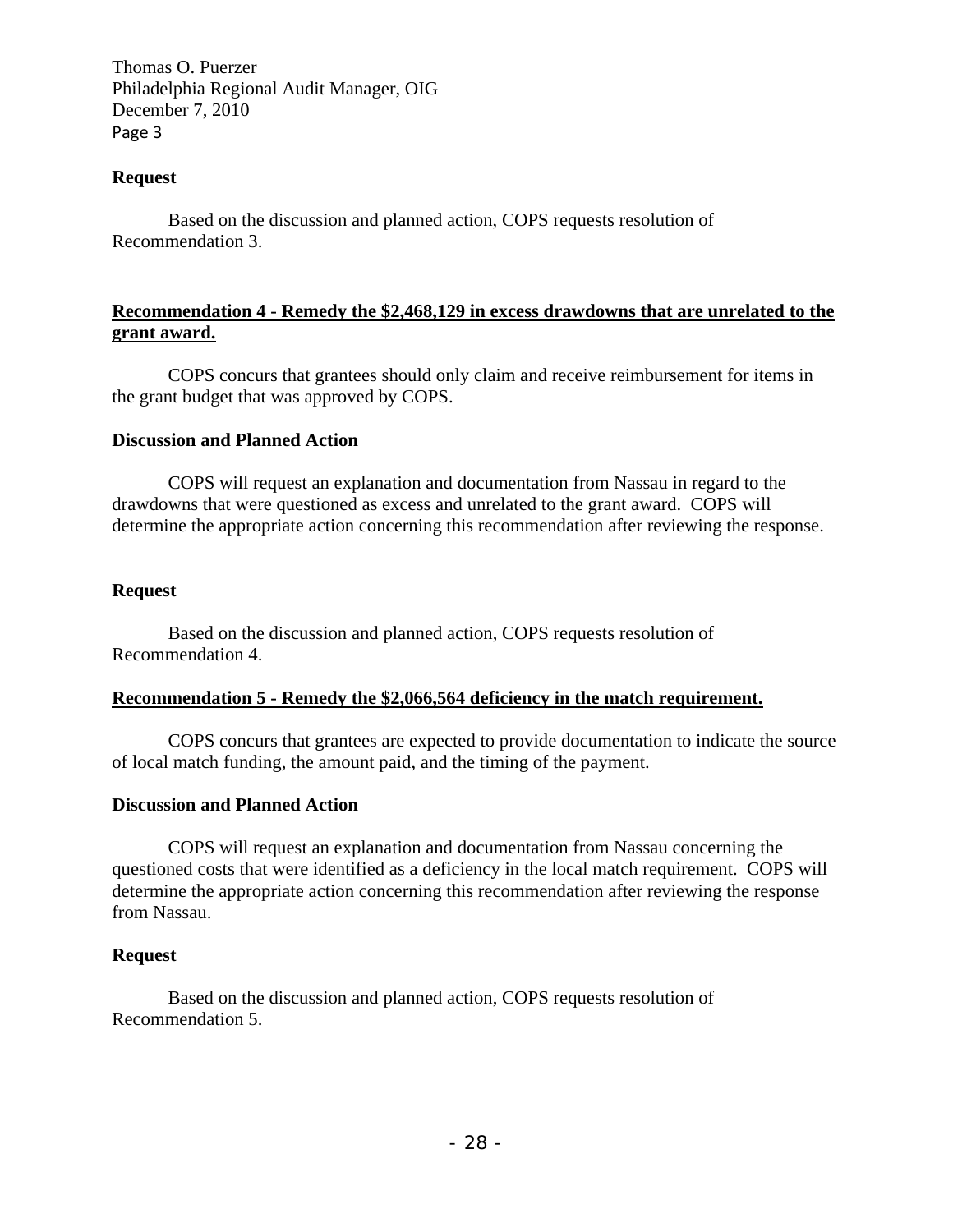Page 4 Thomas O. Puerzer Philadelphia Regional Audit Manager, OIG December 7, 2010

#### **Recommendation 6 - Remedy the \$1,531,142 in unallowable local match expenditures that are unrelated to the grant award.**

COPS concurs that grantees should only identify expenditures as a contribution to the required local match if the items are included in the approved grant budget.

#### **Discussion and Planned Action**

COPS will request an explanation and documentation from Nassau concerning the questioned costs that were identified as unallowable local match expenditures. COPS will determine the appropriate action concerning this recommendation after reviewing the response from Nassau.

#### **Request**

Based on the discussion and planned action, COPS requests resolution of Recommendation 6.

#### **Recommendation 7 - Continue monitoring the grant to ensure grant objectives are met.**

COPS concurs that grantees should meet the grant objectives as indicated in the approved grant application.

#### **Discussion and Planned Action**

COPS will request an explanation and documentation from Nassau concerning the status of the grant project and whether the grant objectives were met. COPS will determine the appropriate action concerning this recommendation after reviewing the response from Nassau.

#### **Request**

Based on the discussion and planned action, COPS requests resolution of Recommendation 7.

**Recommendation 8 - Ensure that Nassau implements policies and procedures to adequately administer grant funding that address our concerns over the related internal controls. These include, but should not be limited to the following: obtaining written approval from COPS prior to making significant changes to grant budgets, adequately supporting expenditures and drawdowns, identifying grant-related expenditures acquired with unrelated expenditures in a single procurement, and submitting financial and progress reports that are timely, accurate, complete, and adequately supported.**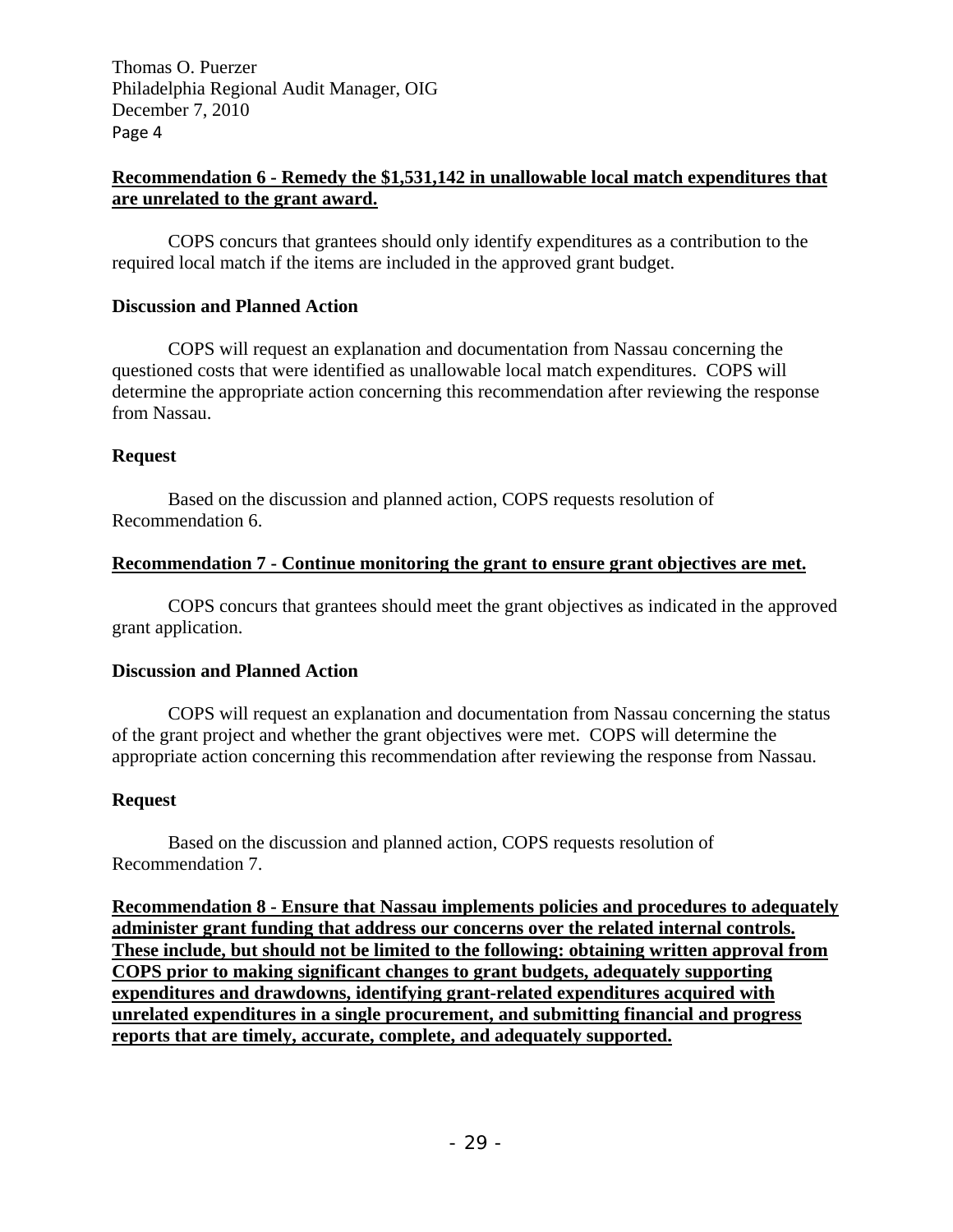Page 5 Thomas O. Puerzer Philadelphia Regional Audit Manager, OIG December 7, 2010

COPS concurs that grantees should implement policies and procedures to adequately administer grant funding.

#### **Discussion and Planned Action**

COPS will request an explanation and documentation from Nassau to confirm that policies and procedures have been implemented to ensure that grant funding is administered correctly. COPS will determine the appropriate action concerning this recommendation after reviewing the response from Nassau.

#### **Request**

Based on the discussion and planned action, COPS requests resolution of Recommendation 8.

#### **Recommendation 9 - Ensure that equipment purchased with grant funding is identified and included in a property management system as required.**

COPS concurs that grantees should properly identify grant-funded equipment and maintain it in a property management system.

#### **Discussion and Planned Action**

COPS will request an explanation and documentation from Nassau to confirm that equipment purchased with grant funds has been identified and included in a property management system. COPS will determine the appropriate action concerning this recommendation after reviewing the response from Nassau.

#### **Request**

Based on the discussion and planned action, COPS requests resolution of Recommendation 9.

COPS considers Recommendations 1 through 9 resolved, based on the discussion and planned actions shown above. In addition, COPS requests written acceptance of the determination from your office.

COPS would like to thank you for the opportunity to review and respond to the draft audit report. If you have any questions, please contact me at 202-616-8124 or via e-mail.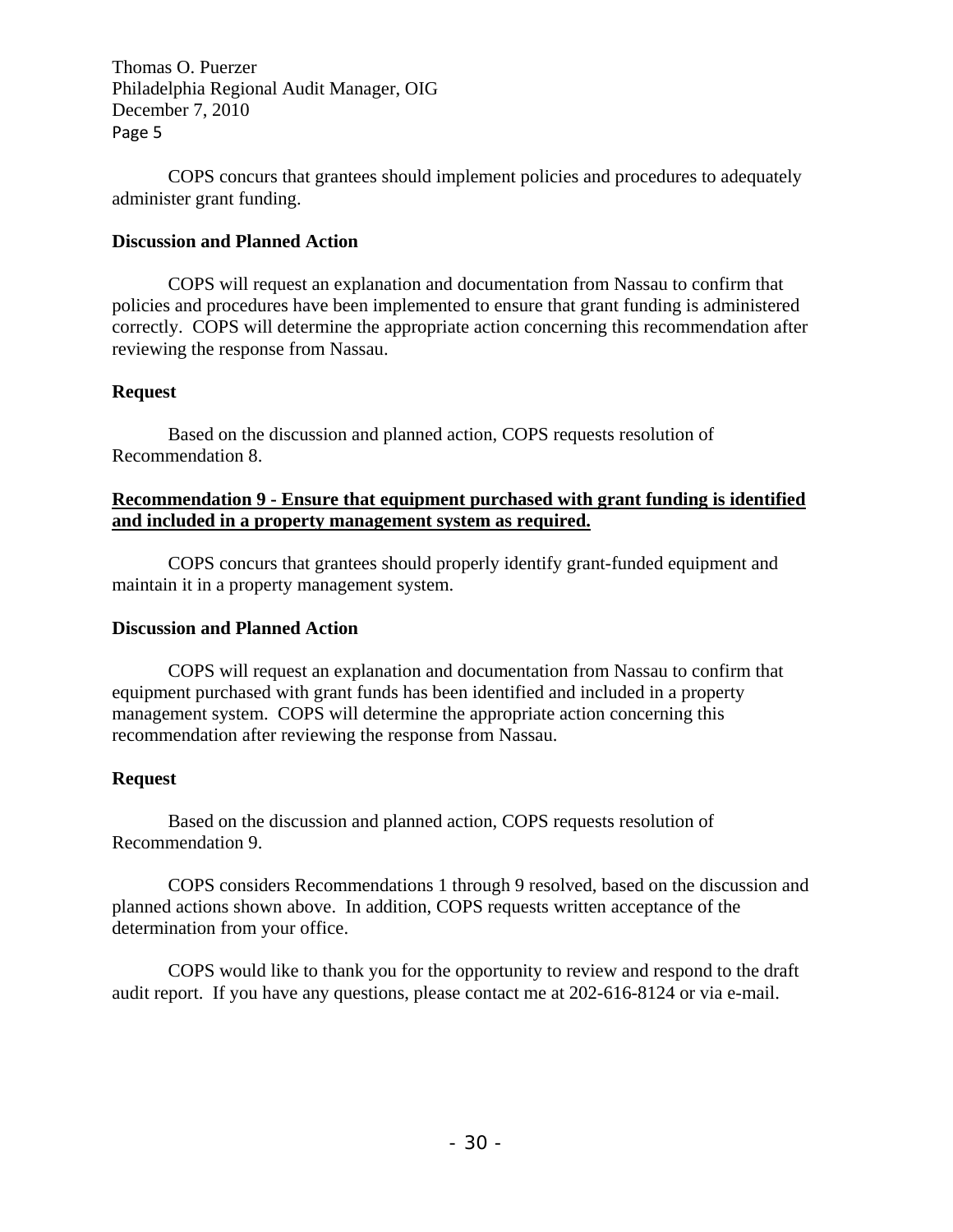Page 6 Thomas O. Puerzer Philadelphia Regional Audit Manager, OIG December 7, 2010

cc: Martin L. Ward (copy provided electronically) Philadelphia Regional Audit Office, OIG

> Richard P. Theis (copy provided electronically) Justice Management Division

Mary T. Myers (copy provided electronically) Justice Management Division

Cynthia A. Bowie (copy provided electronically) Audit Liaison Division

Nancy Daniels (copy provided electronically) Audit Liaison Division

Lawrence W. Mulvey Nassau County

Edward Mangano Nassau County

Grant File: Interop #2003INWX0013

Audit File

ORI: NY02900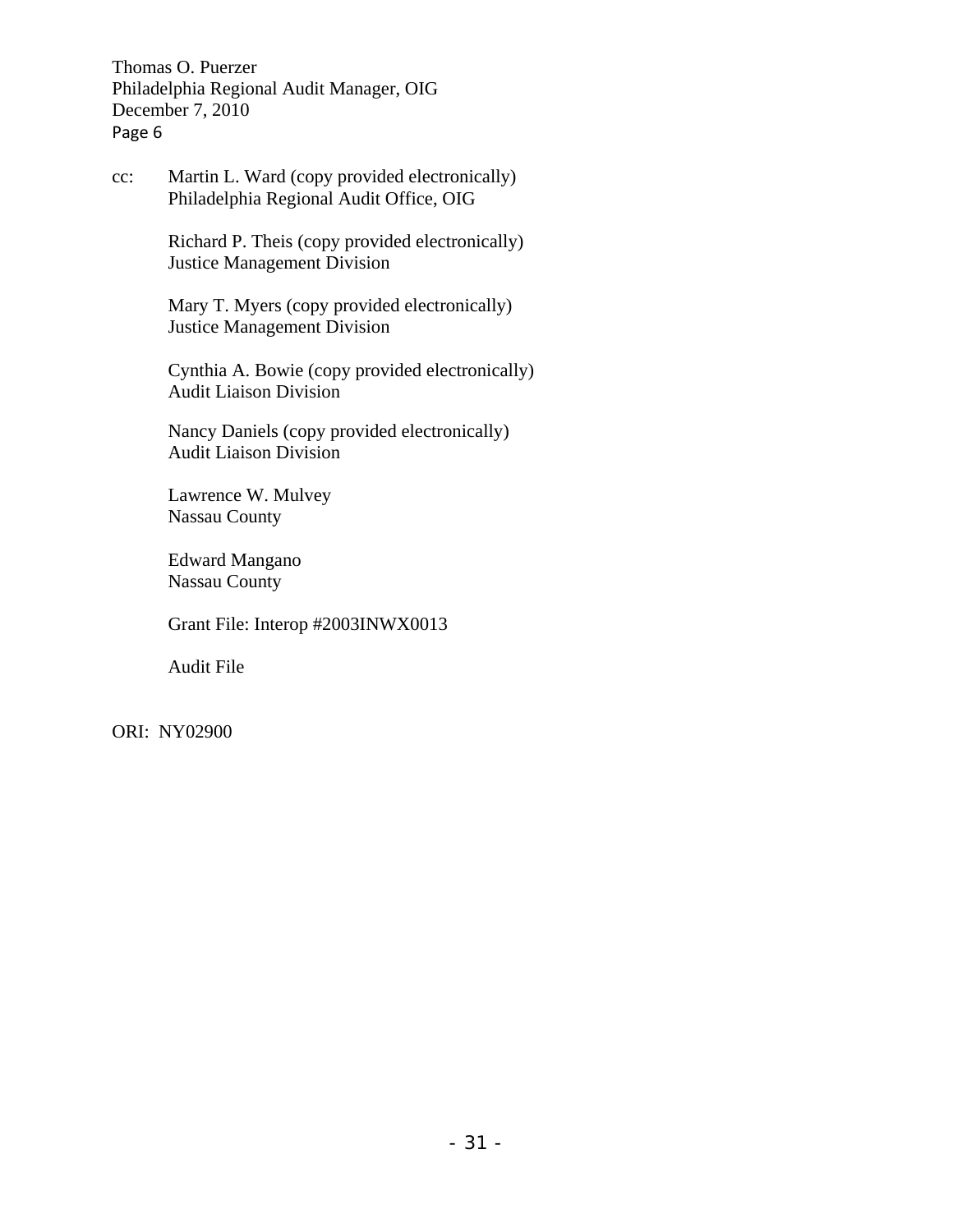## **OFFICE OF THE INSPECTOR GENERAL ANALYSIS AND SUMMARY OF ACTIONS NECESSARY TO CLOSE THE REPORT**

Appendix IV of this report, Nassau County provided four general comments.<br>COPS response is included as Appendix V of this report. The following The OIG provided a draft of this audit report to the Nassau County Police Department and the Office of Community Oriented Policing Services (COPS) for review and comment. In its response, which is included as provides the OIG Analysis of the response and summary of actions necessary to close the report.

## **Analysis of Nassau County Response**

Nassau County requested that we revise the report to specify the Nassau County Police Department as the grantee, rather than Nassau County. Although the Nassau County Police Department was the agency tasked with grant administration, the report accurately identifies Nassau County as the official grant recipient, the organization ultimately responsible for complying with grant terms and conditions.

control issues are related to the Nassau County Police Department. Nassau County also requested clarification of the scope of our internal control review to avoid readers potentially misinterpreting the report as a review of the entire County's financial accounting system. Although the Objectives, Scope, and Methodology section (Appendix I) of the report clearly indicates that "we did not test the reliability of the financial management system as a whole" and this was an audit of the Interoperable Communications Technology Grant 2003-IN-WX-0013, we have adjusted the report in the Internal Control section by adding a footnote to emphasize this point. In addition, we have modified language in the Executive Summary and the Recommendations section of the report to specify the internal

Nassau County requested that the report be clarified to reflect that unsupportable costs are a documentary function to avoid the potential misunderstanding that there was no physical evidence of interoperable communication technology. As discussed in the Grant Expenditures section, the Nassau County Police Department failed to distinguish the grant-funded interoperable components of the project. During the audit, the police department could not identify the interoperable components of the project until it reviewed all of the costs charged to the grant with assistance from the contractor and developed an allocation methodology for identifying interoperable channels and related equipment. Additionally, as discussed in the report, the equipment costs that were identified as grant-funded by the police department through this process were overstated. As a result of the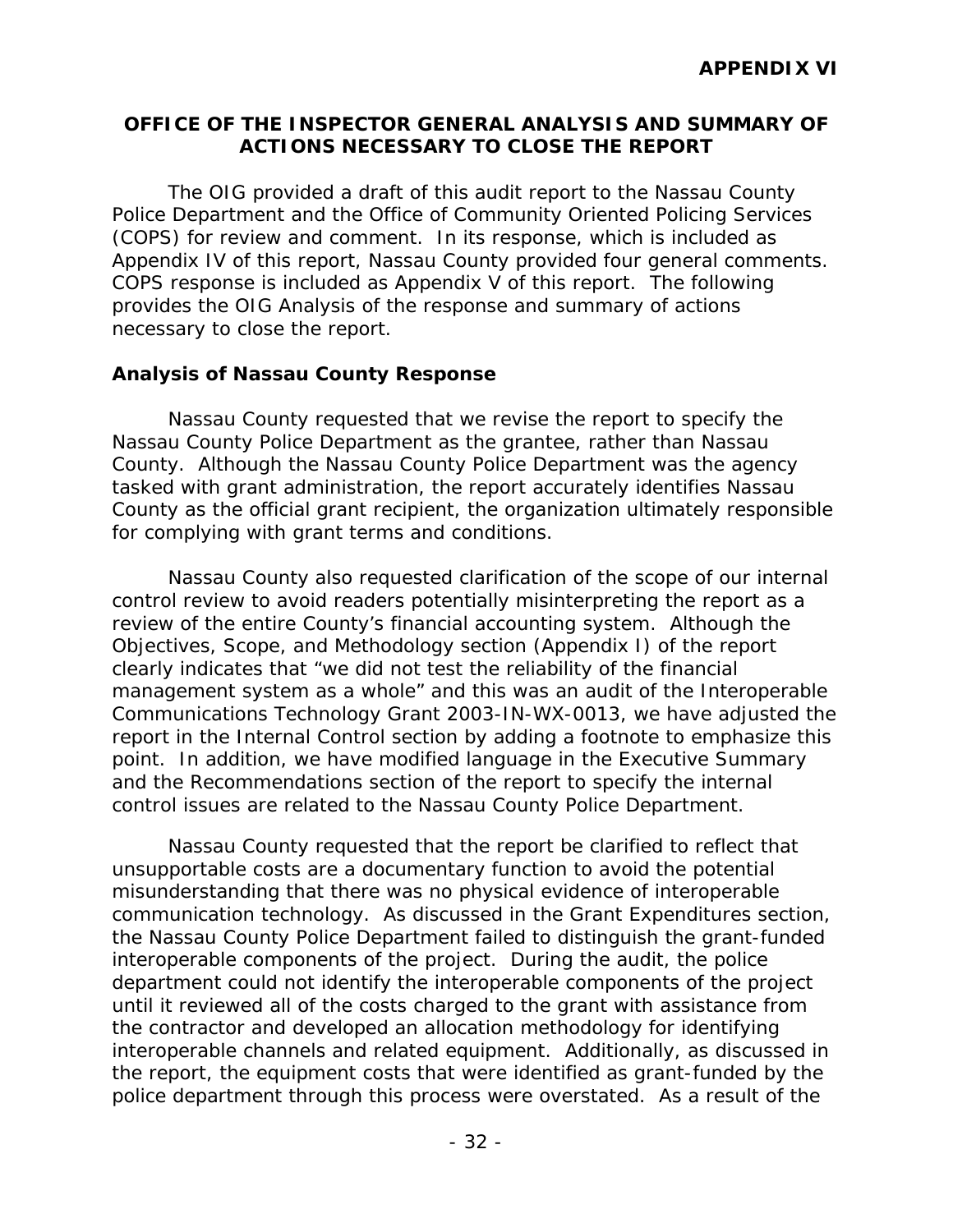equipment not being adequately identified as grant-funded as it was purchased, the interoperable equipment costs were unsupported. Because the Nassau County Police Department was unable to adequately and accurately account for the equipment and services grant funding was used to acquire, we do not agree with the County's comment that suggests this is solely a documentary problem.

Finally, Nassau County recommended that references throughout the report to unallowable costs specify that these costs were unallowable because of a lack of prior written approval from COPS. Because the distinction between prior written approval and conversations with the COPS Office concerning the progress of the interoperability project were clearly established in the Budget Management and Control section of the report, we did not agree with this request and made no changes to the report

# **Summary of Actions Necessary to Close the Report**

1. **Resolved.** COPS's concurred with our recommendation to remedy the \$9,076,609 in unsupportable grant-funded contractor expenditures claimed by the Nassau County Police Department and the related drawdowns. COPS stated that it will request an explanation and documentation concerning expenditures and drawdowns that were questioned as unsupported.

This recommendation can be closed when we receive documentation that COPS has remedied these questioned costs.

2. **Resolved.** COPS concurred with our recommendation to remedy the \$9,076,609 in unallowable grant-funded contractor expenditures claimed and the related drawdowns of grant funding. COPS stated that it will request documentation from the Nassau County Police Department to find out if changes to the grant project and budget were approved by COPS.

This recommendation can be closed when we receive documentation that COPS has remedied these questioned costs.

3. **Resolved.** COPS concurred with our recommendation to remedy the \$1,278 in unsupported overtime expenditures. COPS stated that it will request an explanation and documentation from concerning the questioned overtime expenditures.

This recommendation can be closed when we receive documentation that COPS has remedied these questioned costs.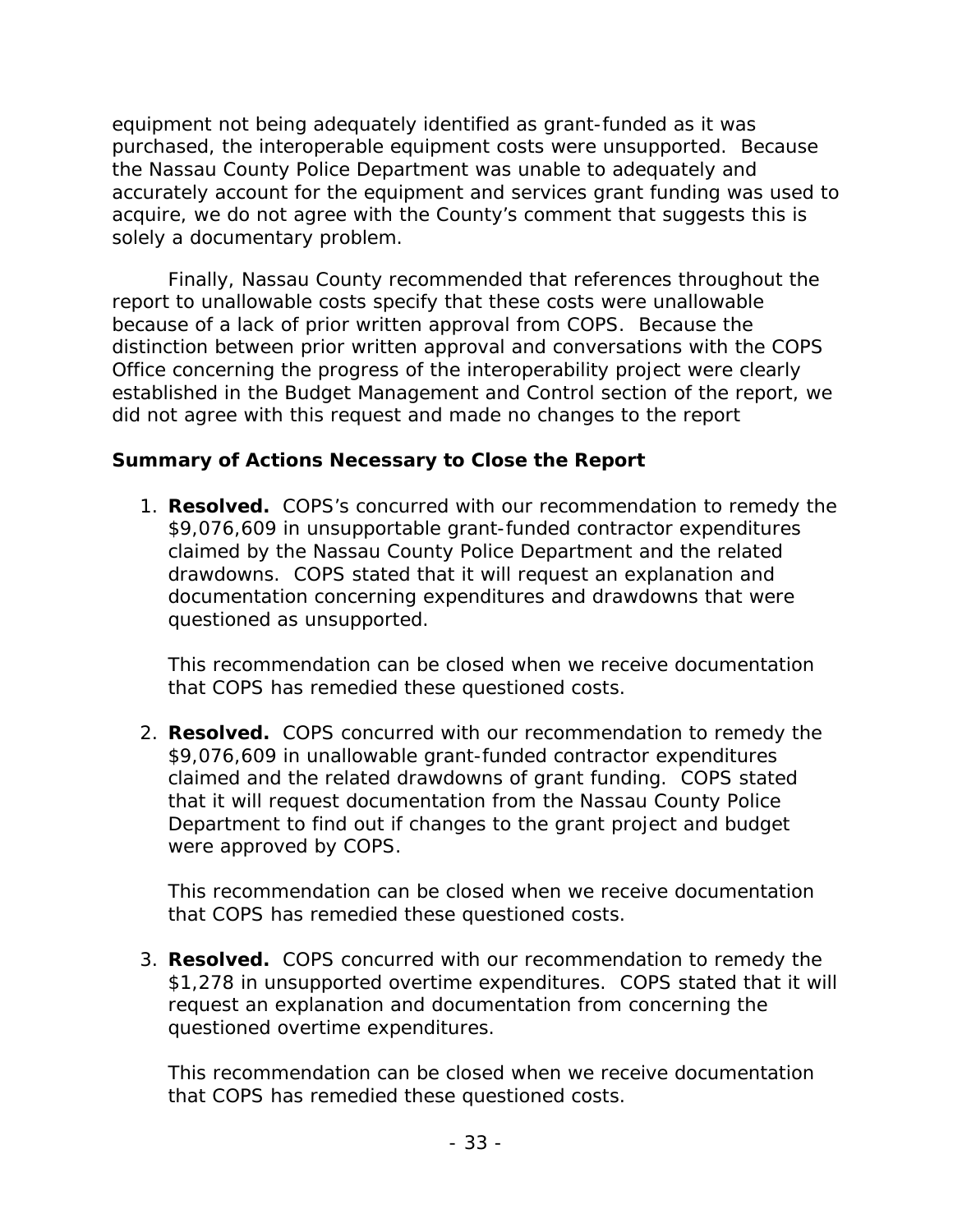4. **Resolved.** COPS concurred with our recommendation to remedy the \$2,468,129 in excess drawdowns that are unrelated to the grant award. COPS stated that it will request an explanation and documentation regarding the drawdowns that were questioned as excess and unrelated to the grant award.

This recommendation can be closed when we receive documentation that COPS has remedied these questioned costs.

5. **Resolved.** COPS concurred with our recommendation to remedy the \$2,066,564 deficiency in the match requirement. COPS stated that it will request an explanation and documentation concerning the questioned costs that were identified as a deficiency in the local match requirement.

This recommendation can be closed when we receive documentation that COPS has remedied these questioned costs.

6. **Resolved.** COPS concurred with our recommendation to remedy the \$1,531,142 in unallowable local match expenditures that are unrelated to the grant award. COPS stated that it will request an explanation and documentation concerning the questioned costs that were identified as unallowable local match expenditures.

This recommendation can be closed when we receive documentation that COPS has remedied these questioned costs.

7. **Resolved.** COPS concurred with our recommendation to continue monitoring the grant to ensure grant objectives are met. COPS stated that it will request an explanation and documentation concerning the status of the grant project and whether the grant objectives were met.

This recommendation can be closed when we receive supporting documentation from COPS indicating that the County accomplished the grant objectives.

8. **Resolved.** COPS concurred with our recommendation to ensure that the Nassau County Police Department implements policies and procedures to adequately administer grant funding that address our concerns over the related internal controls. COPS stated that it will request an explanation and documentation to confirm that policies and procedures have been implemented to ensure that grant funding is administered correctly.